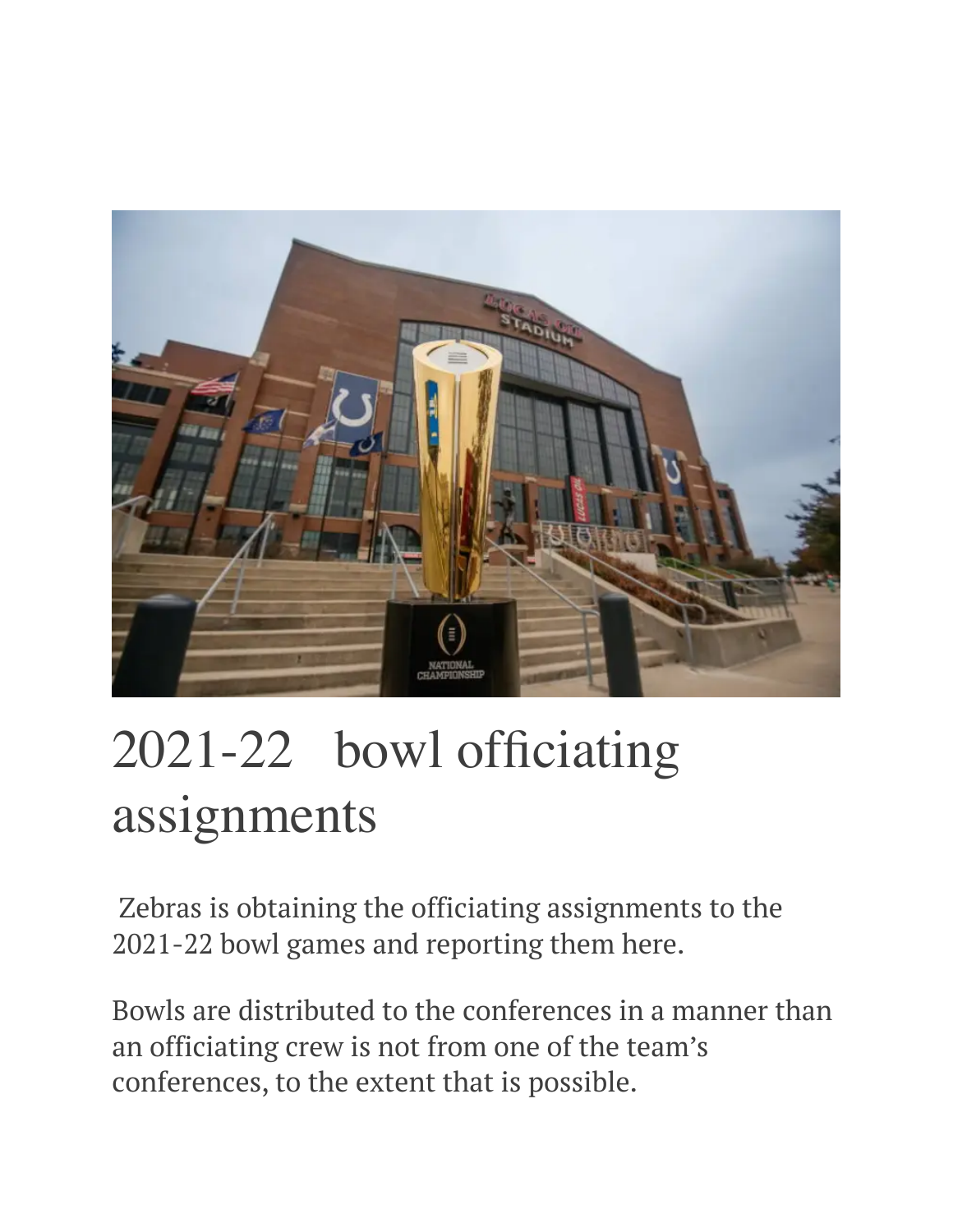# Playoff games

## Friday, Dec. 31

### Cotton Bowl Classic (College Football Playoff semifinal)

| Location            | AT&T Stadium, Arlington, Texas     |
|---------------------|------------------------------------|
| <b>Time/network</b> | 3:30 p.m. ESPN                     |
| <b>Officials</b>    | $Pac-12$                           |
| $\mathsf{R}$        | <b>Steve Strimling</b>             |
| U                   | <b>Matthew Jordan</b>              |
| Н                   | Darryl Johnson                     |
| L                   | <b>Cravonne Barrett</b>            |
| F                   | <b>Brad Glenn</b>                  |
| S                   | <b>Max Causey</b>                  |
| $\mathbf B$         | <b>David Ross</b>                  |
| C                   | <b>Jim Wharrie</b>                 |
| <b>Alternate</b>    | <b>Francisco Villar</b>            |
| <b>Replay</b>       | <b>Jim Northcott</b>               |
|                     | <b>Communicator Dan Antonietti</b> |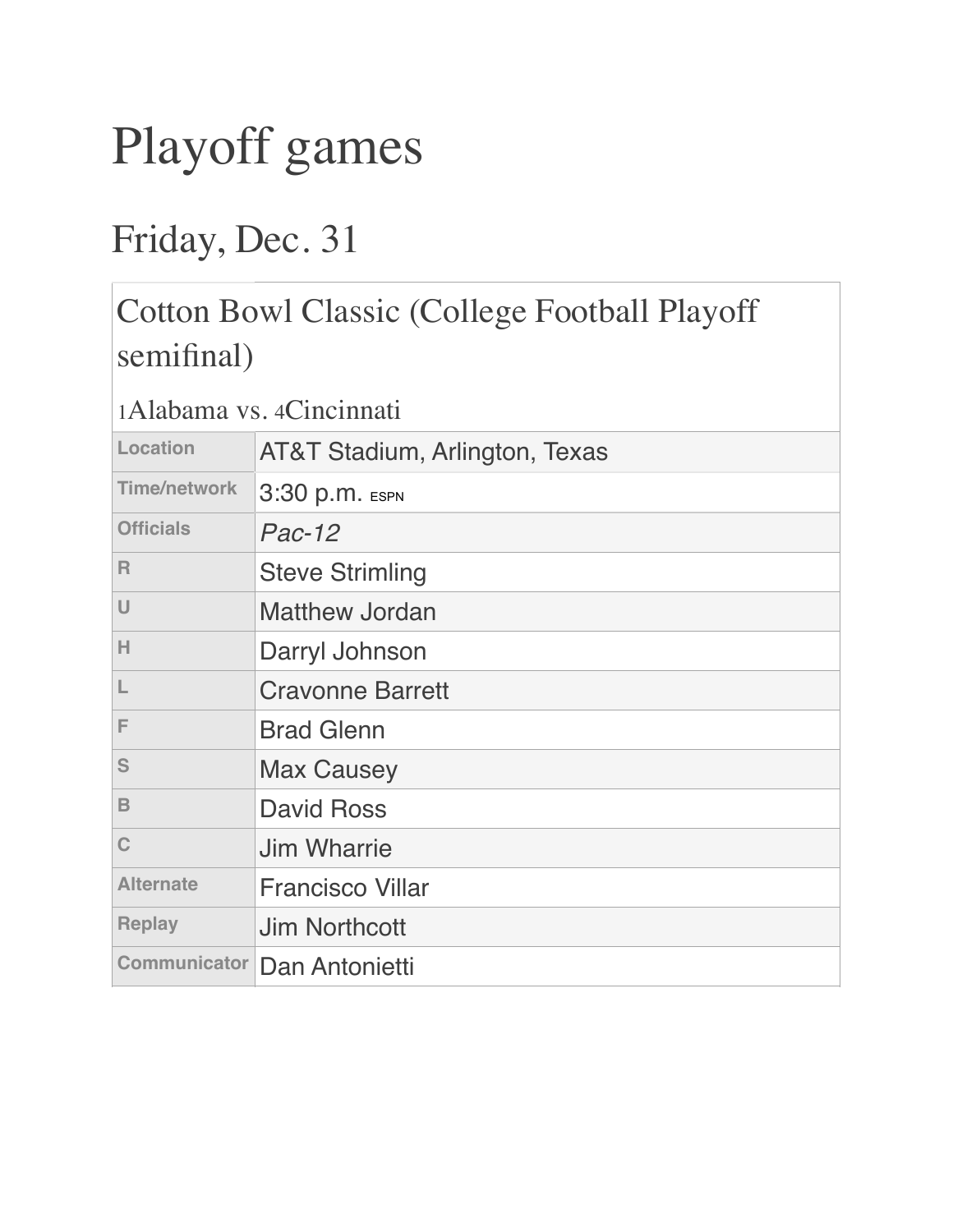### Orange Bowl (College Football Playoff semifinal)

2Michigan vs. 3Georgia

| Hard Rock Stadium, Miami                |
|-----------------------------------------|
| 7:30 p.m. ESPN                          |
| <b>Big 12</b>                           |
| <b>Scott Campbell</b>                   |
| <b>Robert Richeson</b>                  |
| John Braun                              |
| <b>Keith Garmond</b>                    |
| <b>Jason Ledet</b>                      |
| <b>Mark Graves</b>                      |
| <b>Brian Ernest</b>                     |
| <b>Chris Tallent</b>                    |
| <b>Brandon Cruse</b>                    |
| <b>Tim England</b>                      |
| <b>Communicator</b><br><b>Bob Bahne</b> |
|                                         |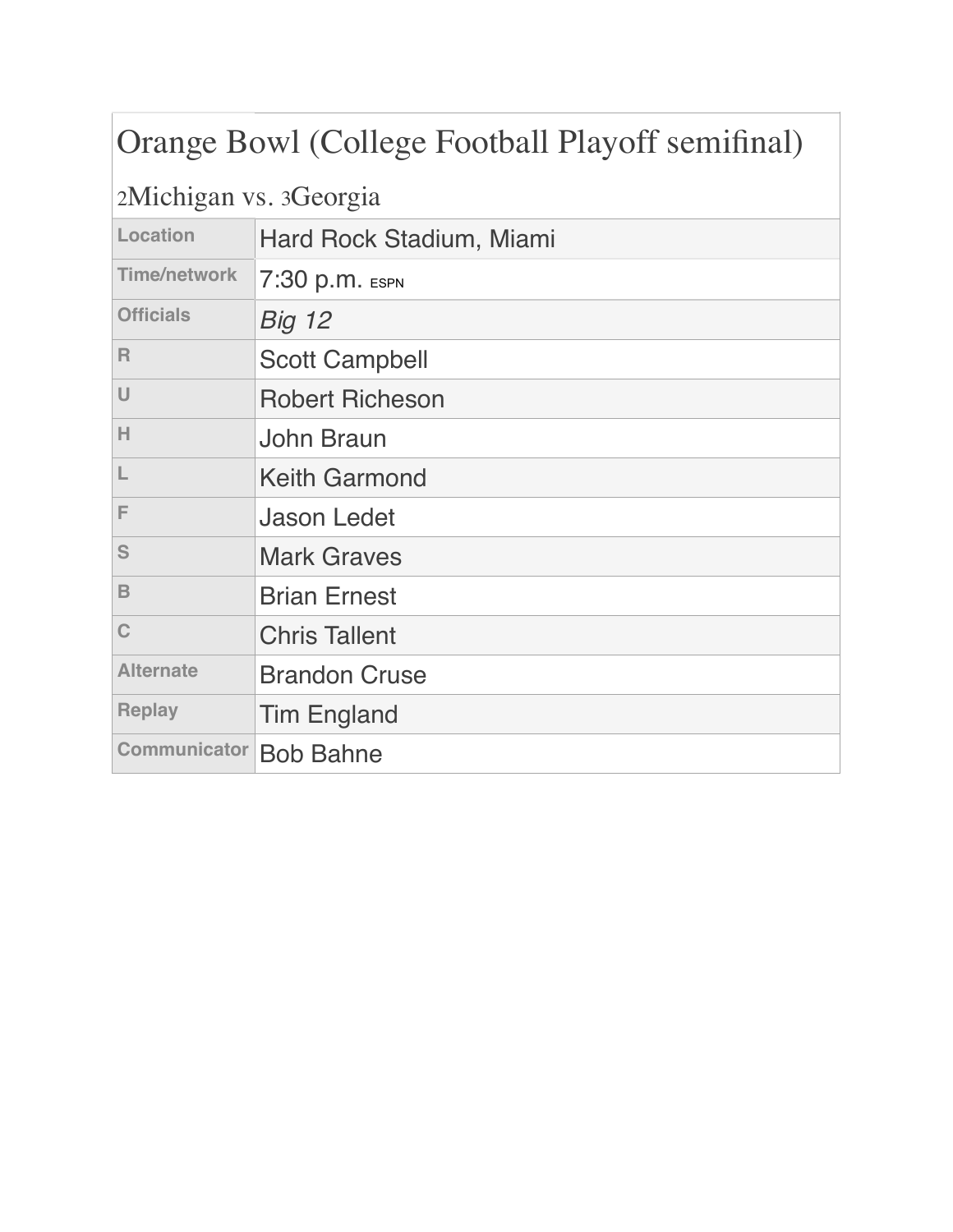# Monday, Jan. 10

| <b>National Championship Game</b>       |                                 |
|-----------------------------------------|---------------------------------|
| Alabama/Cincinnati vs. Michigan/Georgia |                                 |
| Location                                | Lucas Oil Stadium, Indianapolis |
| <b>Time/network</b>                     | 8 p.m. ESPN                     |
| <b>Officials</b>                        | <b>ACC</b>                      |
| $\mathsf{R}$                            | <b>Duane Heydt</b>              |
| $\cup$                                  | <b>Johnnie Forte</b>            |
| H                                       | <b>Matt Fitzgerald</b>          |
| L                                       | <b>Steve Matarante</b>          |
| F                                       | <b>Ryan Flynn</b>               |
| S                                       | <b>Jeff Shears</b>              |
| B                                       | <b>Keith Parham</b>             |
|                                         | <b>Adam Savoie</b>              |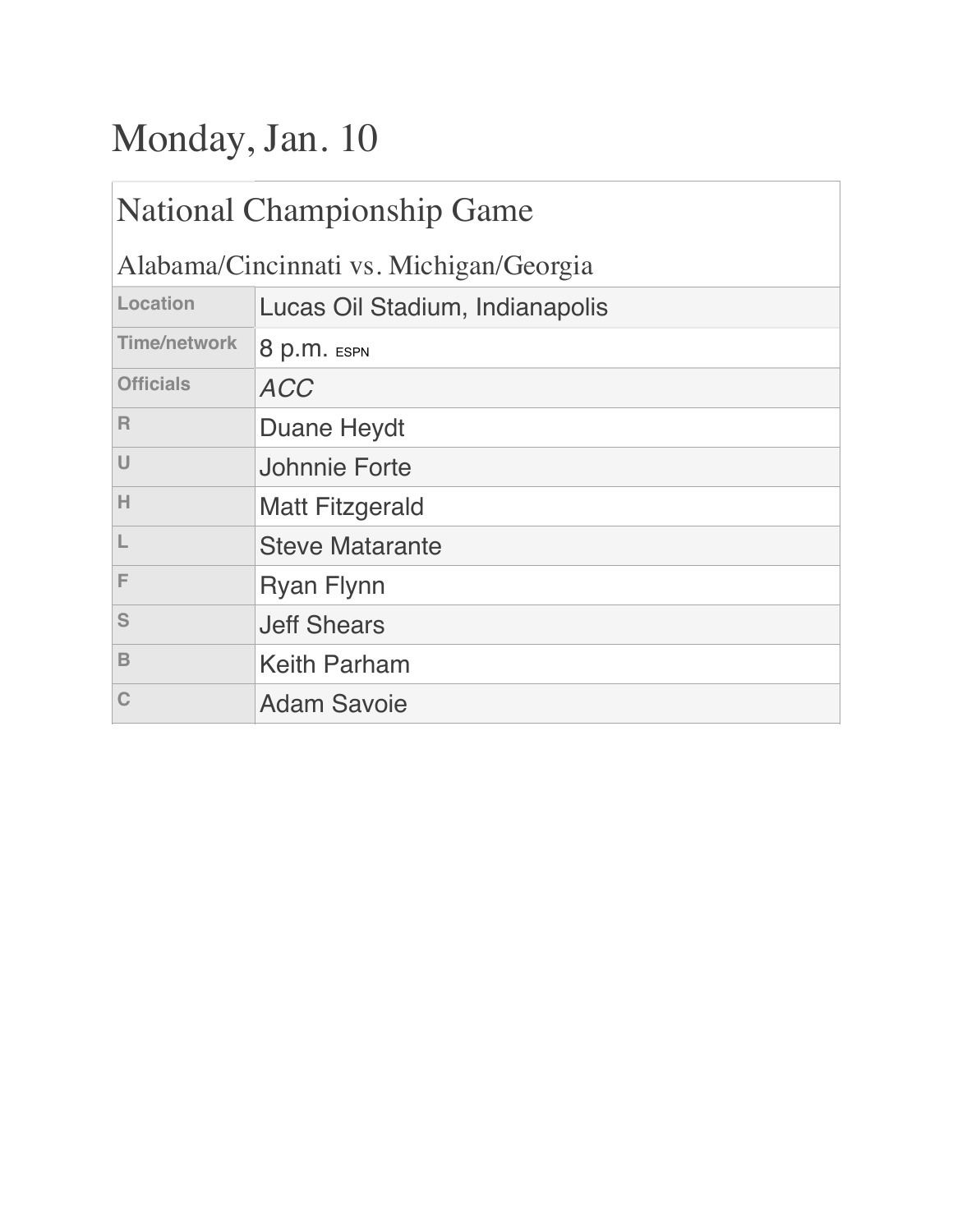# New Year's Six

## Thursday, Dec. 30

| Peach Bowl                    |                                |
|-------------------------------|--------------------------------|
| Michigan State vs. Pittsburgh |                                |
| Location                      | Mercedes-Benz Stadium, Atlanta |
| <b>Time/network</b>           | $p.m.$ ESPN                    |
| <b>Officials</b>              | <b>SFC</b>                     |

# Saturday, Jan. 1

| <b>Fiesta Bowl</b>            |                                     |
|-------------------------------|-------------------------------------|
| Notre Dame vs. Oklahoma State |                                     |
| Location                      | State Farm Stadium, Glendale, Ariz. |
| <b>Time/network</b>           | $1 p.m.$ ESPN                       |
| <b>Officials</b>              | <b>Big Ten</b>                      |
| $\mathsf{R}$                  | <b>Jerry McGinn</b>                 |
| $\cup$                        | <b>Mike Pilarski</b>                |
| Н                             | <b>BJ Henry</b>                     |
|                               | <b>Robin DeLorenzo</b>              |
| F                             | <b>Gary Powers</b>                  |
| S                             | <b>Frank Steratore</b>              |
| B                             | <b>Denny Morris</b>                 |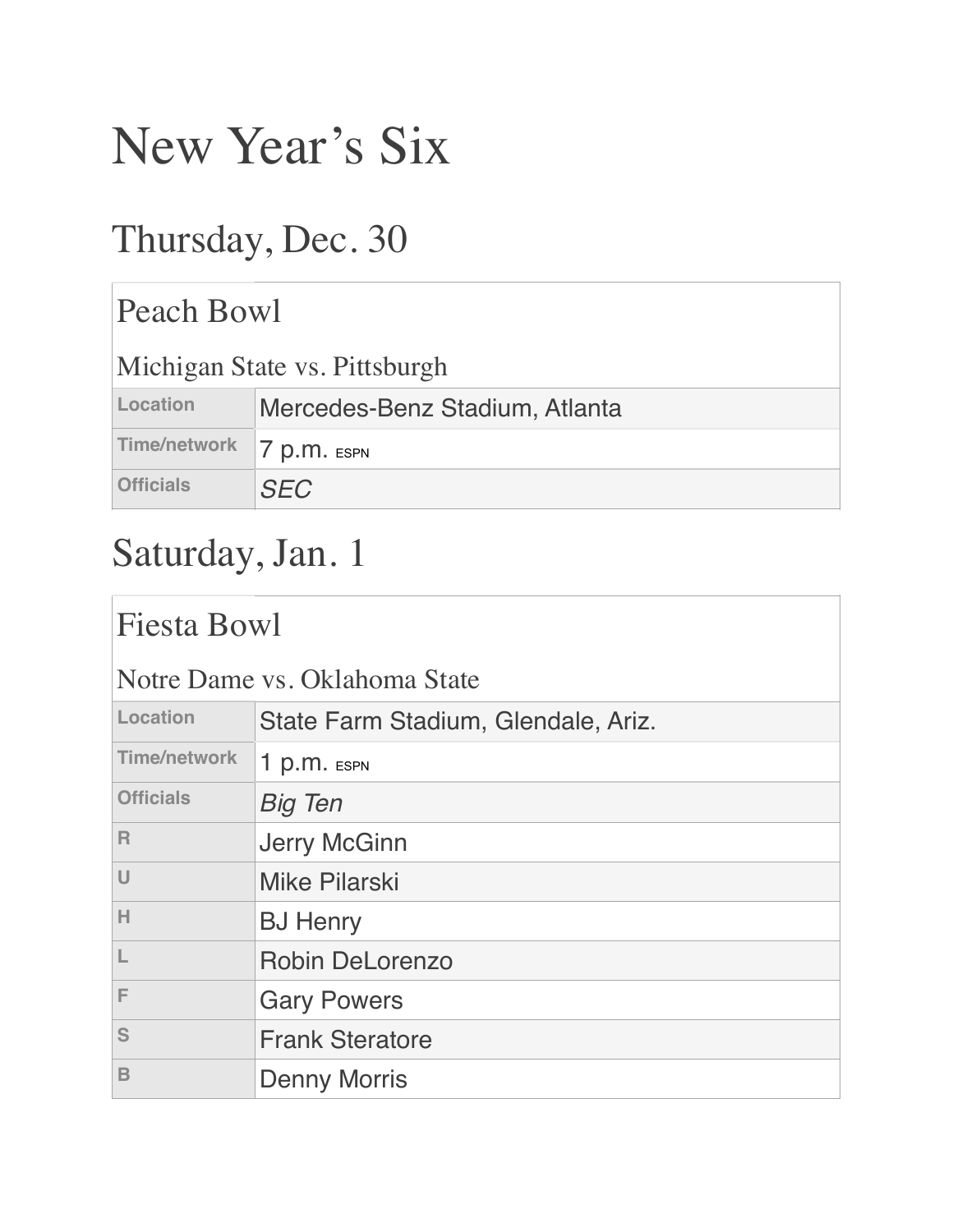|                                  | <b>Eric Oliver</b>   |
|----------------------------------|----------------------|
| <b>Alternate</b>                 | ∣Jeff Noggle         |
| <b>Replay</b>                    | <b>Tom Kissinger</b> |
| <b>Communicator Matt Aloisio</b> |                      |

| <b>Rose Bowl Game</b>        |                             |
|------------------------------|-----------------------------|
| Ohio State vs. Utah          |                             |
| Location                     | Rose Bowl, Pasadena, Calif. |
| <b>Time/network</b>          | 5 p.m. ESPN                 |
| <b>Officials</b>             | <b>SEC</b>                  |
| R                            | <b>Jason Autrey</b>         |
| U                            | <b>Tom Quick</b>            |
| Н                            | Ryan Hagan                  |
| L                            | <b>Chad Lorance</b>         |
| F                            | <b>Phillip Davenport</b>    |
| S                            | <b>Sean Petty</b>           |
| $\mathbf B$                  | <b>Martin Hankins</b>       |
| $\mathbf C$                  | <b>Jason Mcarthur</b>       |
| <b>Alternate</b>             | <b>Matt Loeffler</b>        |
| <b>Replay</b>                | <b>Mitchell Wilkens</b>     |
| <b>Communicator Pat Tate</b> |                             |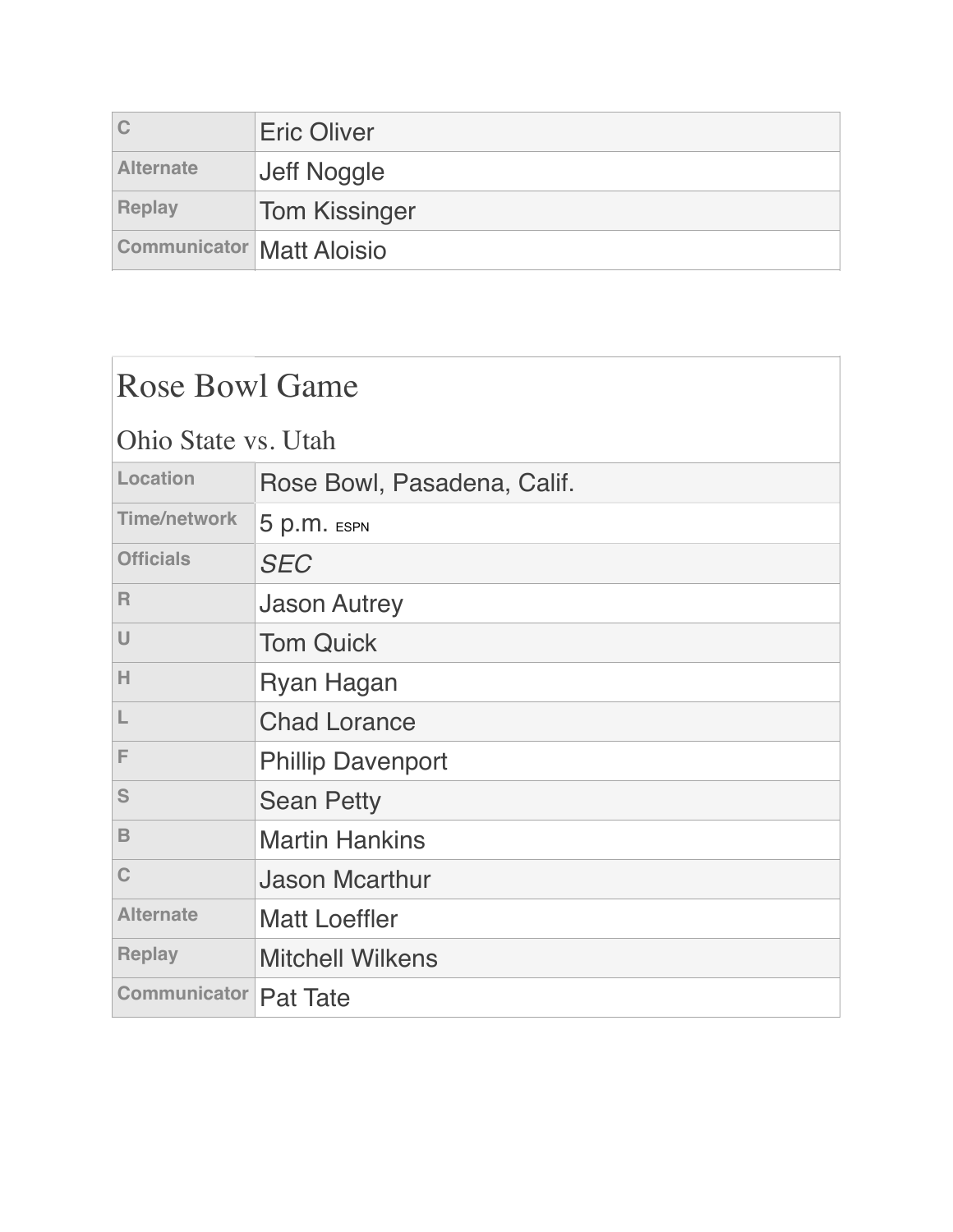### Sugar Bowl

#### Baylor vs. Mississippi

|                     | 1 T                                   |
|---------------------|---------------------------------------|
| Location            | <b>Caesars Superdome, New Orleans</b> |
| <b>Time/network</b> | 8:45 p.m. ESPN                        |
| <b>Officials</b>    | <b>Big Ten</b>                        |
| R                   | <b>Ron Snodgrass</b>                  |
| U                   | <b>Jim Shaw</b>                       |
| H                   | <b>Kole Knueppel</b>                  |
| L                   | <b>Jeff Szink</b>                     |
| F                   | <b>Ray Daniel</b>                     |
| S                   | <b>Gaylon Williams</b>                |
| B                   | <b>Kevin Schwarzel</b>                |
| C                   | <b>Brent Durbin</b>                   |
| <b>Alternate</b>    | Mark Kluzcynski                       |
| <b>Replay</b>       | <b>Ken Koester</b>                    |
| <b>Communicator</b> | <b>Ron Tipton</b>                     |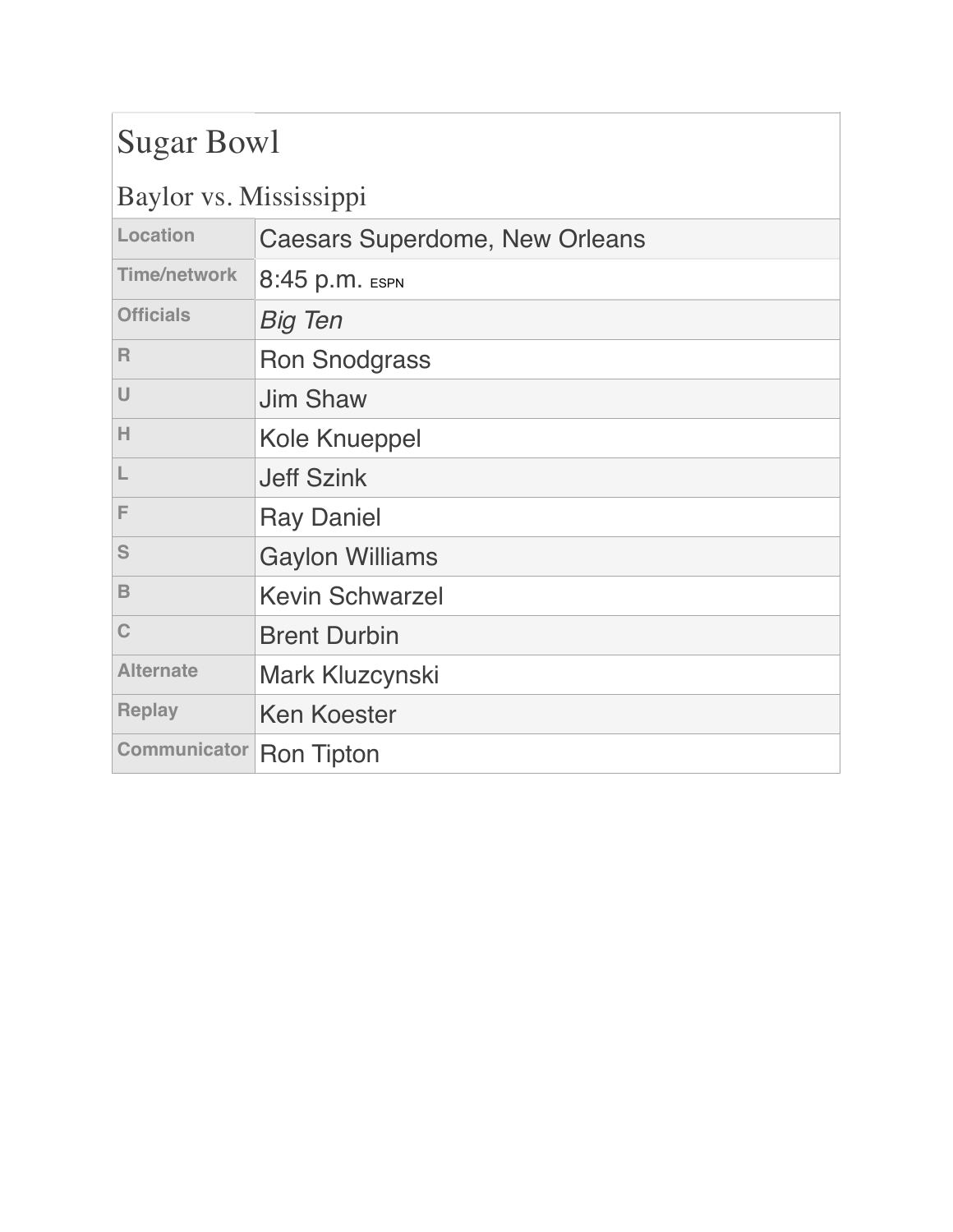# First week bowls

## Friday, Dec. 17

| <b>Bahamas Bowl</b>         |                                          |
|-----------------------------|------------------------------------------|
| Middle Tennessee vs. Toledo |                                          |
| Location                    | Thomas Robinson Stadium, Nassau, Bahamas |
| <b>Time/network</b>         | NOON ESPN                                |
| <b>Officials</b>            | American Athletic Conference             |
| R                           | Nate Black                               |
| $\cup$                      | Joe Pennucci                             |
| Н                           | <b>Jeff Pruitt</b>                       |
|                             | Alex Amaya                               |
| F                           | Matt Hill                                |
| S                           | Eric Hartman                             |
| B                           | <b>Frederick Dimpfel</b>                 |
| Ć                           | <b>Steven Anderson</b>                   |

### Cure Bowl

#### Northern Illinois vs. Coastal Carolina

| Location | Camping World Stadium, Orlando |
|----------|--------------------------------|
|          | Time/network 6 p.m. ESPN2      |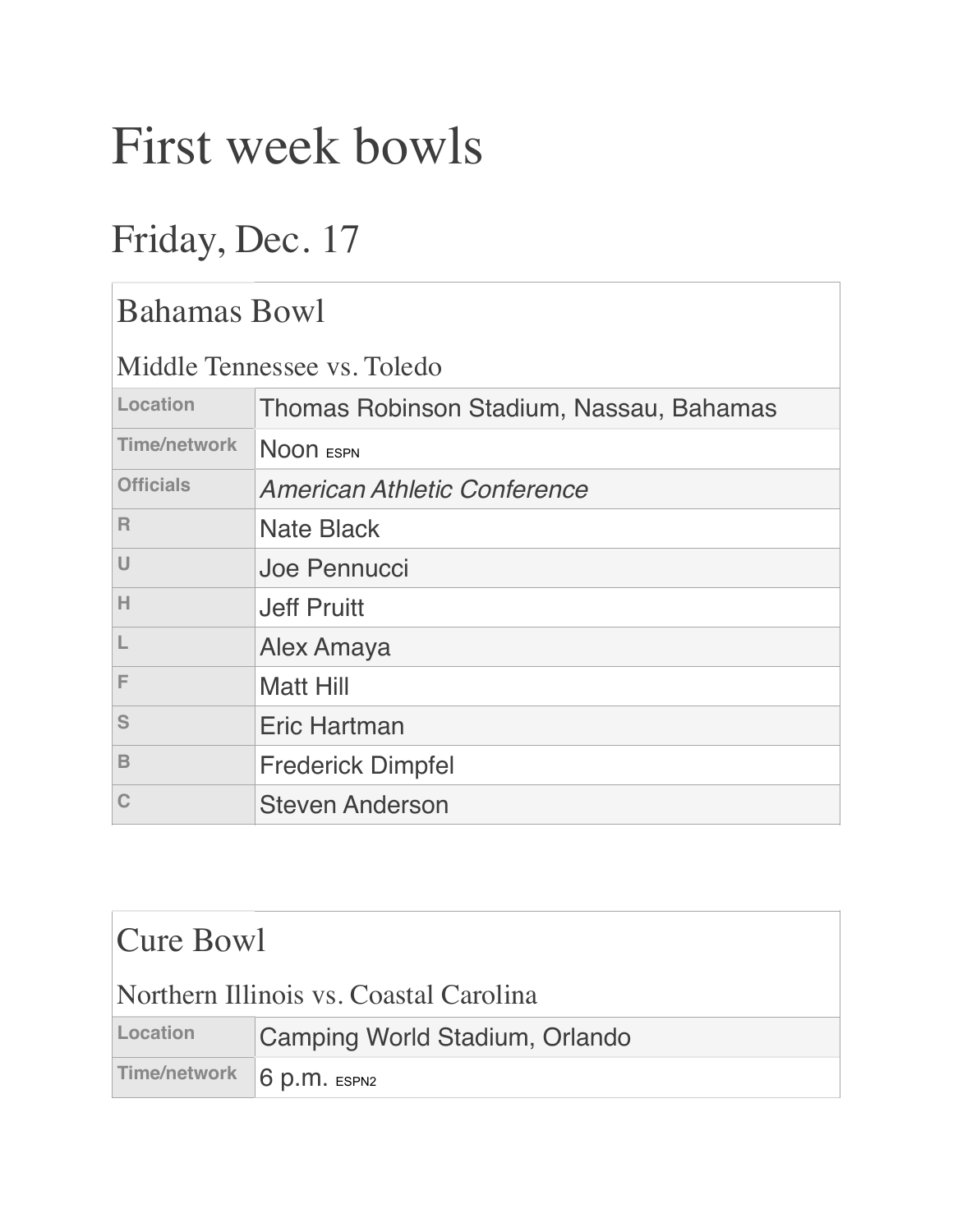## Saturday, Dec. 18

### Boca Raton Bowl

Appalachian State vs. Western Kentucky

| Location            | FAU Stadium, Boca Raton, Fla. |
|---------------------|-------------------------------|
| <b>Time/network</b> | <b>11 a.m. ESPN</b>           |
| <b>Officials</b>    | <b>Mountain West</b>          |
| R                   | <b>Steve Baron</b>            |
| U                   | <b>Rod Tucker</b>             |
| н                   | <b>Greg Downum</b>            |
| L                   | <b>John Kilmer</b>            |
| F                   | <b>Richard Almeroth</b>       |
| S                   | <b>Tom Bessant</b>            |
| B                   | <b>Robert Lewis</b>           |
| $\mathbf C$         | Abram Anaya                   |
| <b>Alternate</b>    | <b>Christian Watson</b>       |
| <b>Replay</b>       | <b>Richard Brown</b>          |
| <b>Communicator</b> | <b>Reed Rinn</b>              |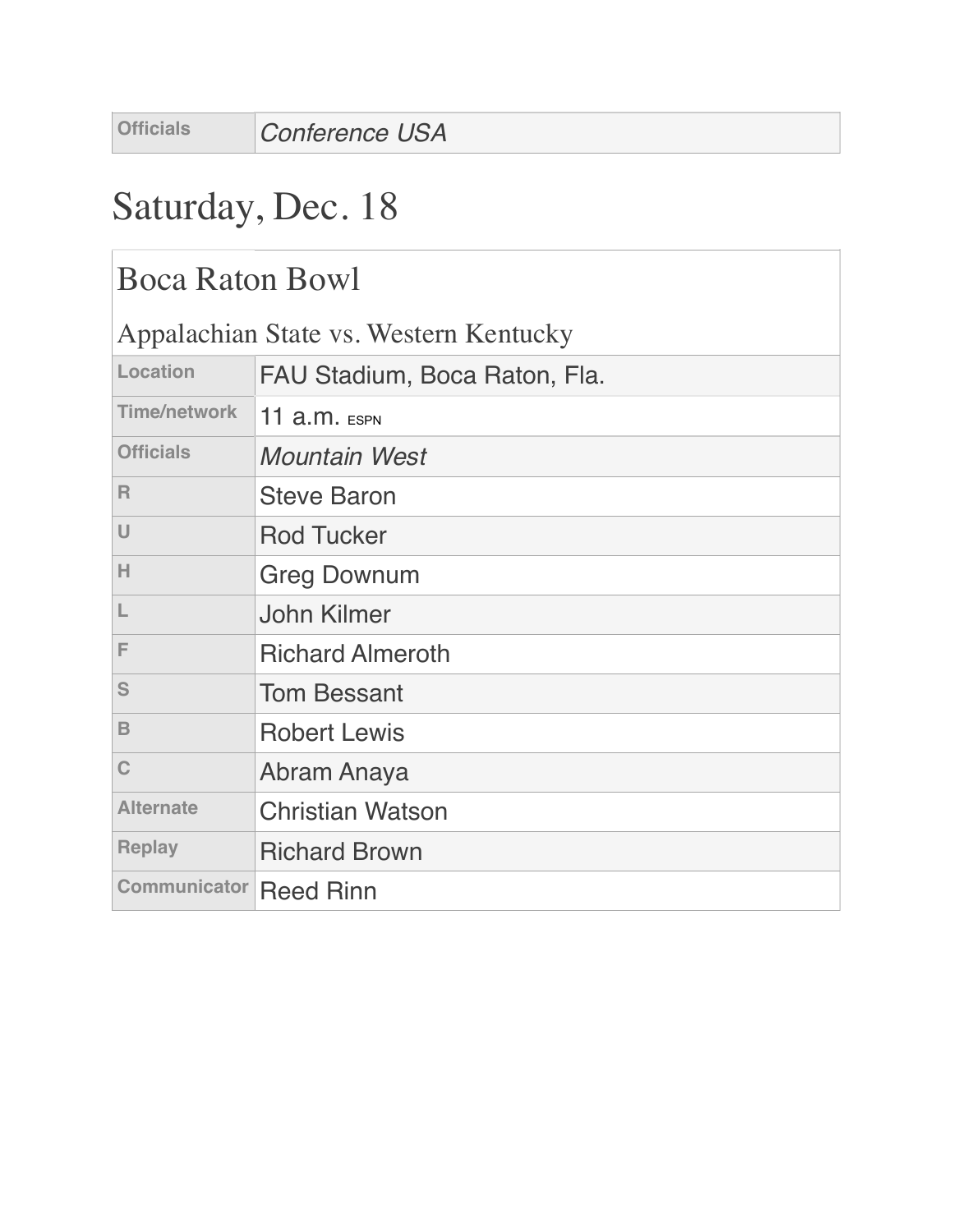### Celebration Bowl

#### South Carolina State vs. Jackson State

| Location            | Mercedes-Benz Stadium, Atlanta      |
|---------------------|-------------------------------------|
| <b>Time/network</b> | NOON ABC                            |
| <b>Officials</b>    | <b>American Athletic Conference</b> |
| $\mathsf{R}$        | <b>Tim Rich</b>                     |
| U                   | <b>Hilbert Byers</b>                |
| H                   | <b>Todd Riddick</b>                 |
|                     | Dan Bush                            |
| F                   | <b>Ben Vasconcells</b>              |
| S                   | <b>Luke Dishaw</b>                  |
| B                   | <b>Nathan Umburger</b>              |
|                     | <b>Mark Mobra</b>                   |

| New Mexico Bowl                |                                       |
|--------------------------------|---------------------------------------|
| Fresno State vs. Texas-El Paso |                                       |
| Location                       | University Stadium, Albuquerque, N.M. |
| <b>Time/network</b>            | $ 2:15$ p.m. Espn                     |
| <b>Officials</b>               | <b>MAC</b>                            |
| $\overline{R}$                 | <b>David Siegle</b>                   |
| U                              | <b>Keith Vaverchak</b>                |
| H                              | <b>Marcus Allen</b>                   |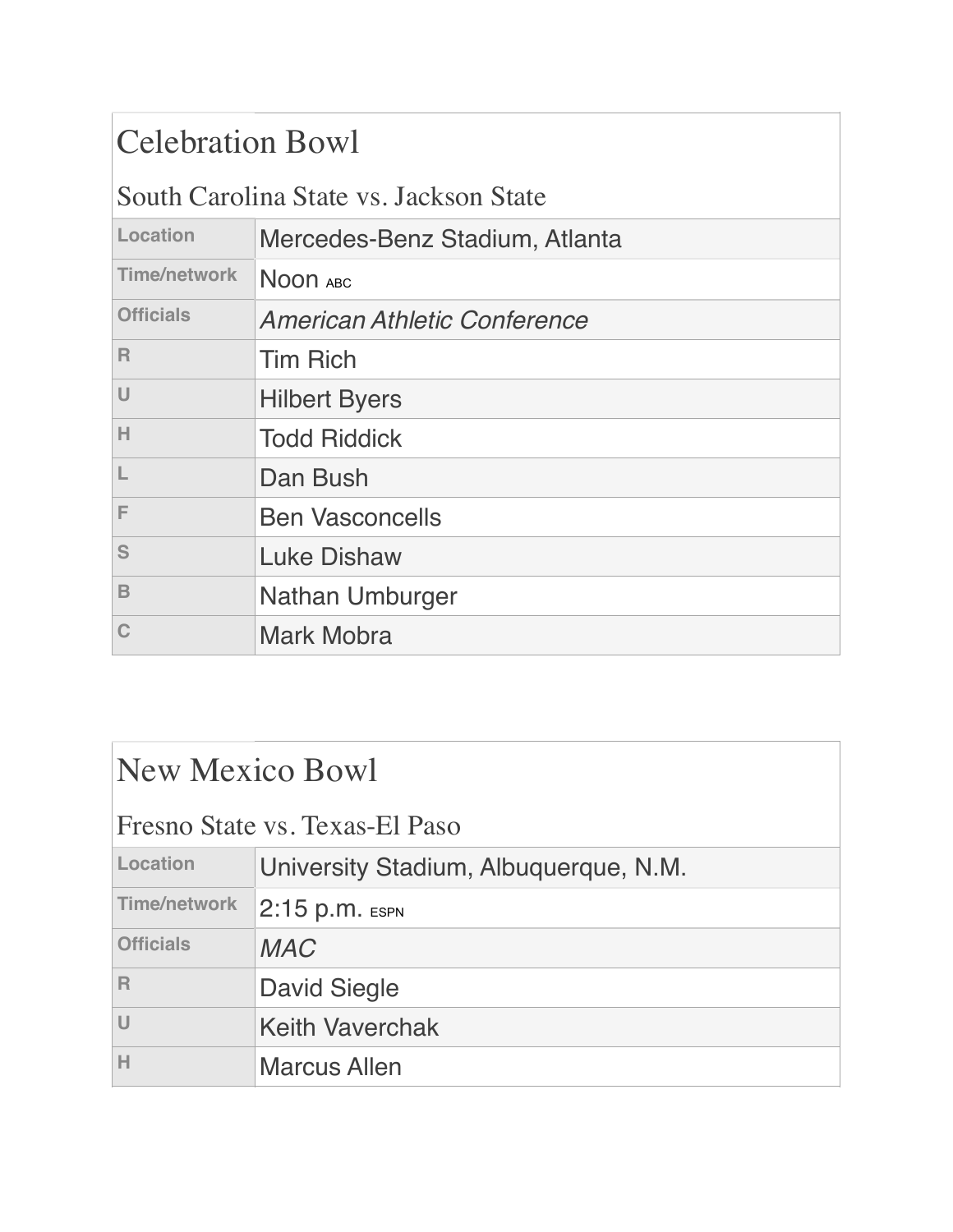|                                | <b>Jon Shelton</b>     |
|--------------------------------|------------------------|
| F                              | <b>Nicole Randolph</b> |
| S                              | <b>Steve Masterson</b> |
| B                              | <b>Josh Dascher</b>    |
| C                              | <b>Rich Edwards</b>    |
| <b>Alternate</b>               | <b>Jeff Pasold</b>     |
| <b>Replay</b>                  | <b>Ken Myers</b>       |
| <b>Communicator Ed Beavers</b> |                        |

| Independence Bowl                    |                                       |
|--------------------------------------|---------------------------------------|
| Brigham Young vs. Alabama-Birmingham |                                       |
| Location                             | Independence Stadium, Shreveport, La. |
| <b>Time/network</b>                  | 3:30 p.m. ABC                         |
| <b>Officials</b>                     | <b>American Athletic Conference</b>   |
| R                                    | Luke Richmond                         |
| $\cup$                               | <b>Michael Prowell</b>                |
| H                                    | Adam Loudin                           |
| L                                    | <b>Lance Thompson</b>                 |
| F                                    | <b>Glen Crowther</b>                  |
| S                                    | <b>Jerry Walter</b>                   |
| B                                    | <b>Chris Bikowski</b>                 |
|                                      | <b>Patrick Oldham</b>                 |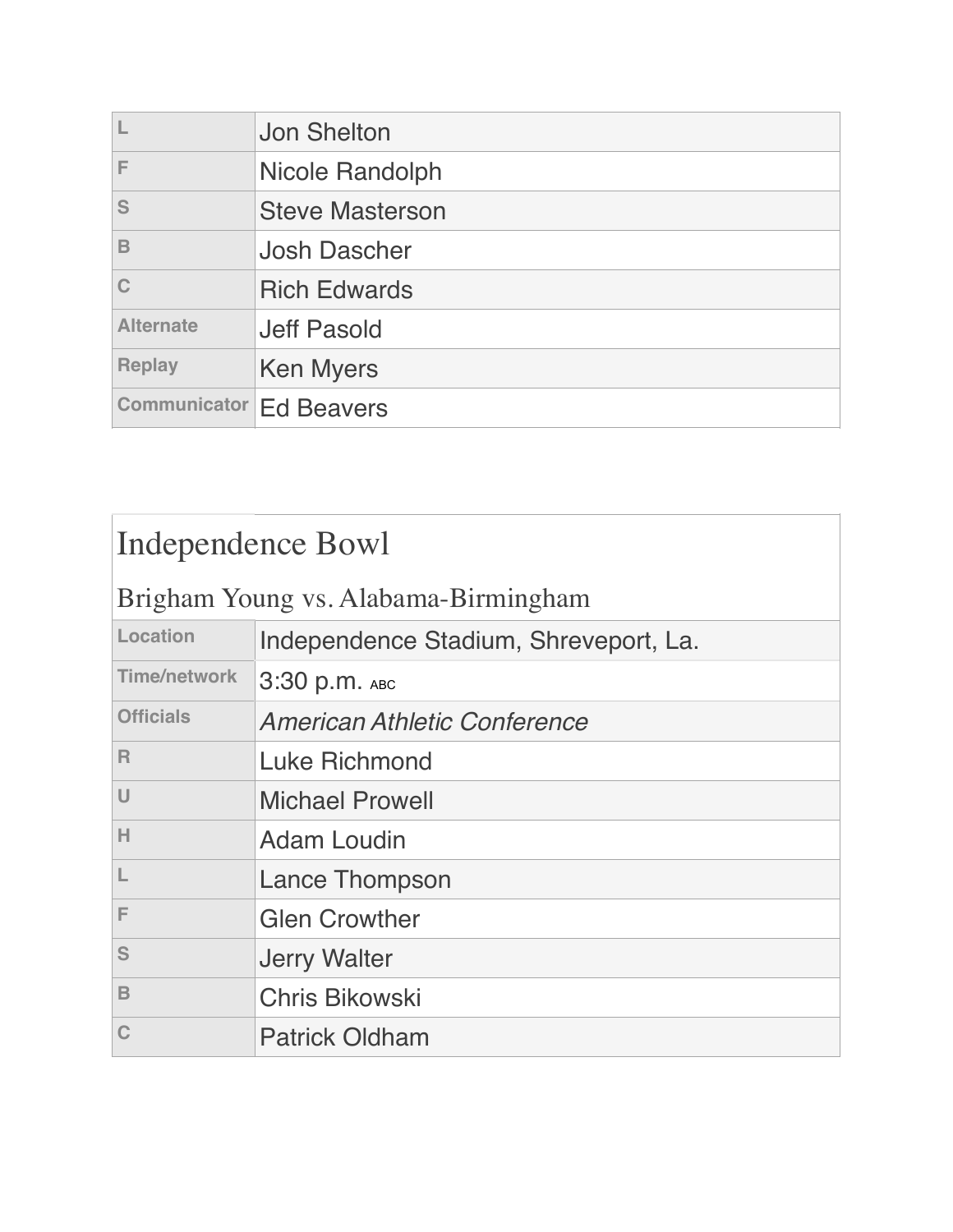### LendingTree Bowl

### Liberty vs. Eastern Michigan

| Location         | Hancock Whitney Stadium, Mobile, Ala. |
|------------------|---------------------------------------|
|                  | Time/network 5:45 p.m. ESPN           |
| <b>Officials</b> | <b>Sun Belt</b>                       |

### LA Bowl

| Oregon State vs. Utah State |                                 |
|-----------------------------|---------------------------------|
| Location                    | SoFi Stadium, Inglewood, Calif. |
| <b>Time/network</b>         | 7:30 р. т. Авс                  |
| <b>Officials</b>            | <b>Big Ten</b>                  |
| $\mathsf{R}$                | <b>Jeff Servinski</b>           |
| U                           | Ken Zelmanski                   |
| Н                           | <b>Kris Van Meter</b>           |
| L                           | Sergio De Hoyas                 |
| F                           | <b>Matt Kukar</b>               |
| S                           | <b>John Hayes</b>               |
| $\mathbf B$                 | <b>Jake Kemp</b>                |
| C                           | <b>Bryan Banks</b>              |
| <b>Alternate</b>            | <b>Mike Brown</b>               |
| <b>Replay</b>               | Dave Witvoet                    |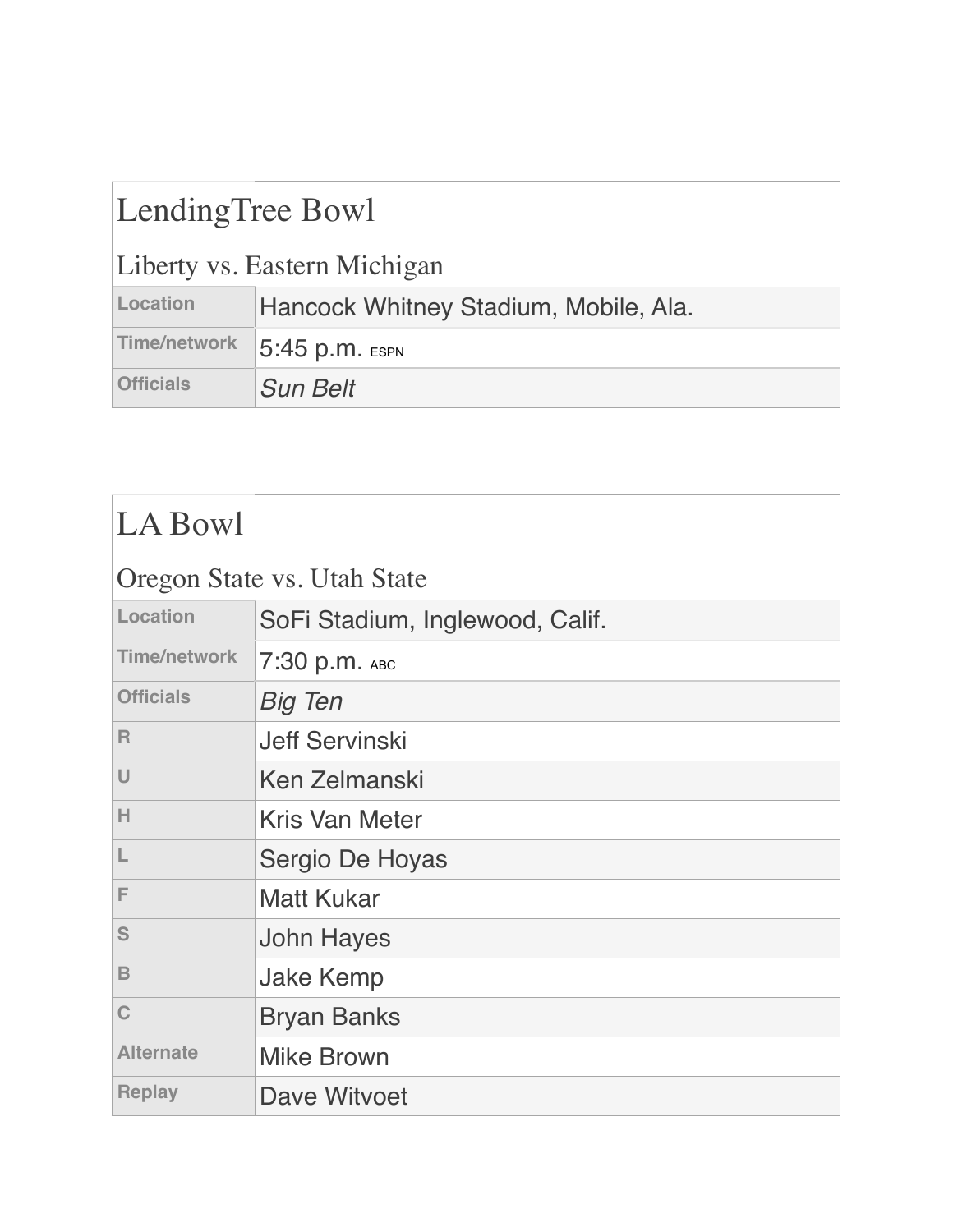| <b>New Orleans Bowl</b>                                                                                     |                                       |
|-------------------------------------------------------------------------------------------------------------|---------------------------------------|
| Marshall vs. Louisiana                                                                                      |                                       |
| Location                                                                                                    | <b>Caesars Superdome, New Orleans</b> |
| <b>Time/network</b>                                                                                         | 9:15 p.m. ESPN                        |
| <b>Officials</b>                                                                                            | <b>Mountain West</b>                  |
| $\mathbb{R}$                                                                                                | <b>Mike Cuttone</b>                   |
| $\cup$                                                                                                      | Ian Malepeai                          |
| H                                                                                                           | <b>Cat Conti</b>                      |
| $\mathsf{L}% _{0}\left( \mathsf{L}_{0}\right) ^{\ast }=\mathsf{L}_{0}\left( \mathsf{L}_{0}\right) ^{\ast }$ | <b>Steve Hoslett</b>                  |
| F                                                                                                           | <b>Robert Asel</b>                    |
| S                                                                                                           | <b>Richard Corona</b>                 |
| $\mathbf B$                                                                                                 | Dave Baldwin                          |
| $\mathbf C$                                                                                                 | <b>Charlie Hurd</b>                   |
| <b>Alternate</b>                                                                                            | <b>Tim Davis</b>                      |
| <b>Replay</b>                                                                                               | <b>Ronnie Ford</b>                    |
| <b>Communicator</b>                                                                                         | <b>Tim Crowley</b>                    |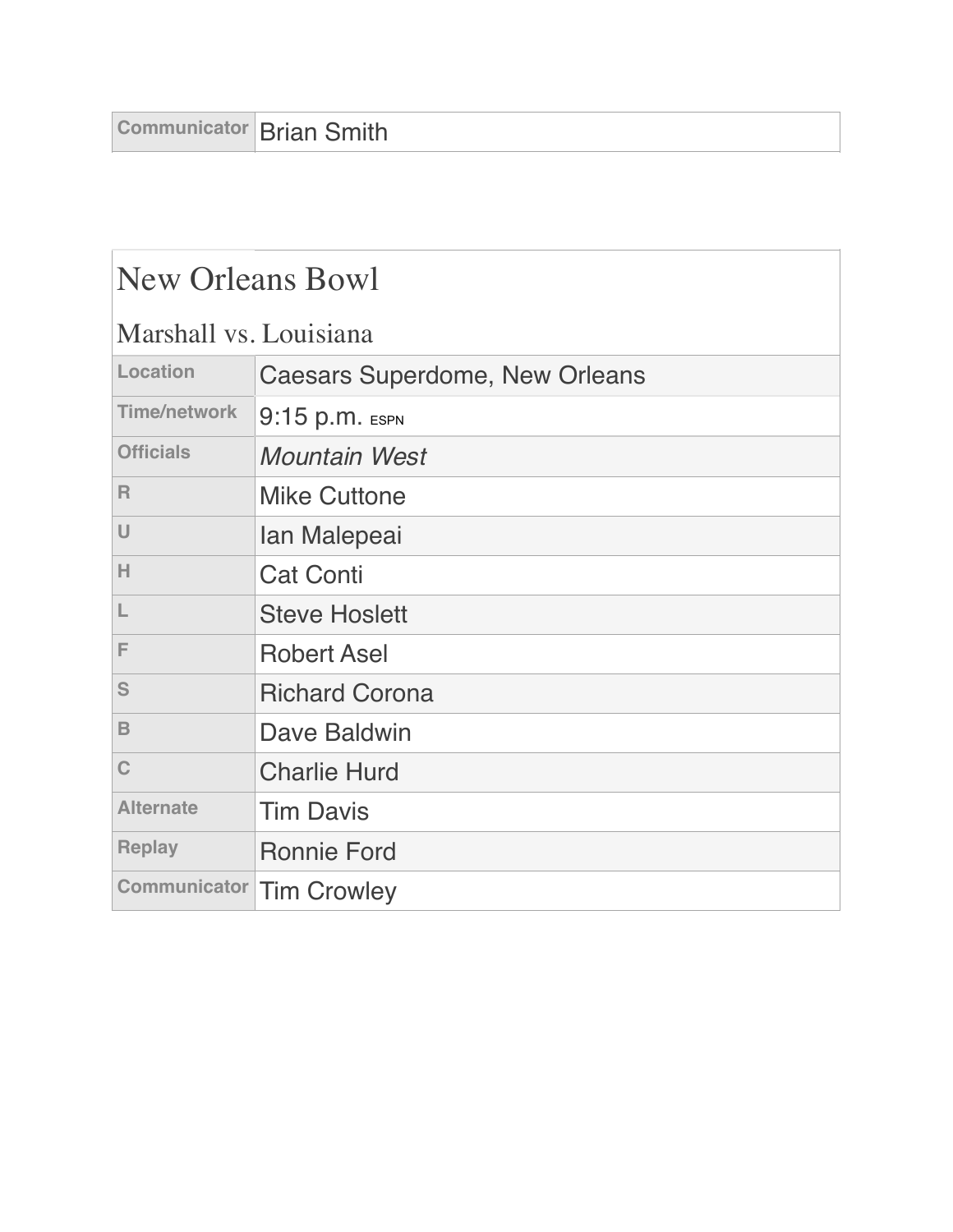# Second week bowls

## Monday, Dec. 20

| <b>Myrtle Beach Bowl</b> |                              |
|--------------------------|------------------------------|
| Old Dominion vs. Tulsa   |                              |
| Location                 | Brooks Stadium, Conway, S.C. |
| <b>Time/network</b>      | 2:30 p.m. ESPN               |
| <b>Officials</b>         | <b>Mountain West</b>         |
| R                        | <b>Cal McNeill</b>           |
| $\cup$                   | <b>David Williams</b>        |
| H                        | George Shoup                 |
| L                        | <b>Jake Weatherford</b>      |
| F                        | <b>Matt Binford</b>          |
| S                        | <b>Joseph Martinez</b>       |
| B                        | <b>Mike Aaronian</b>         |
| $\mathbf C$              | Ken Ray                      |
| <b>Alternate</b>         | <b>Rico Orsot</b>            |
| <b>Replay</b>            | <b>Bruce Bayne</b>           |
| <b>Communicator</b>      | <b>Tony Bates</b>            |

## Tuesday, Dec. 21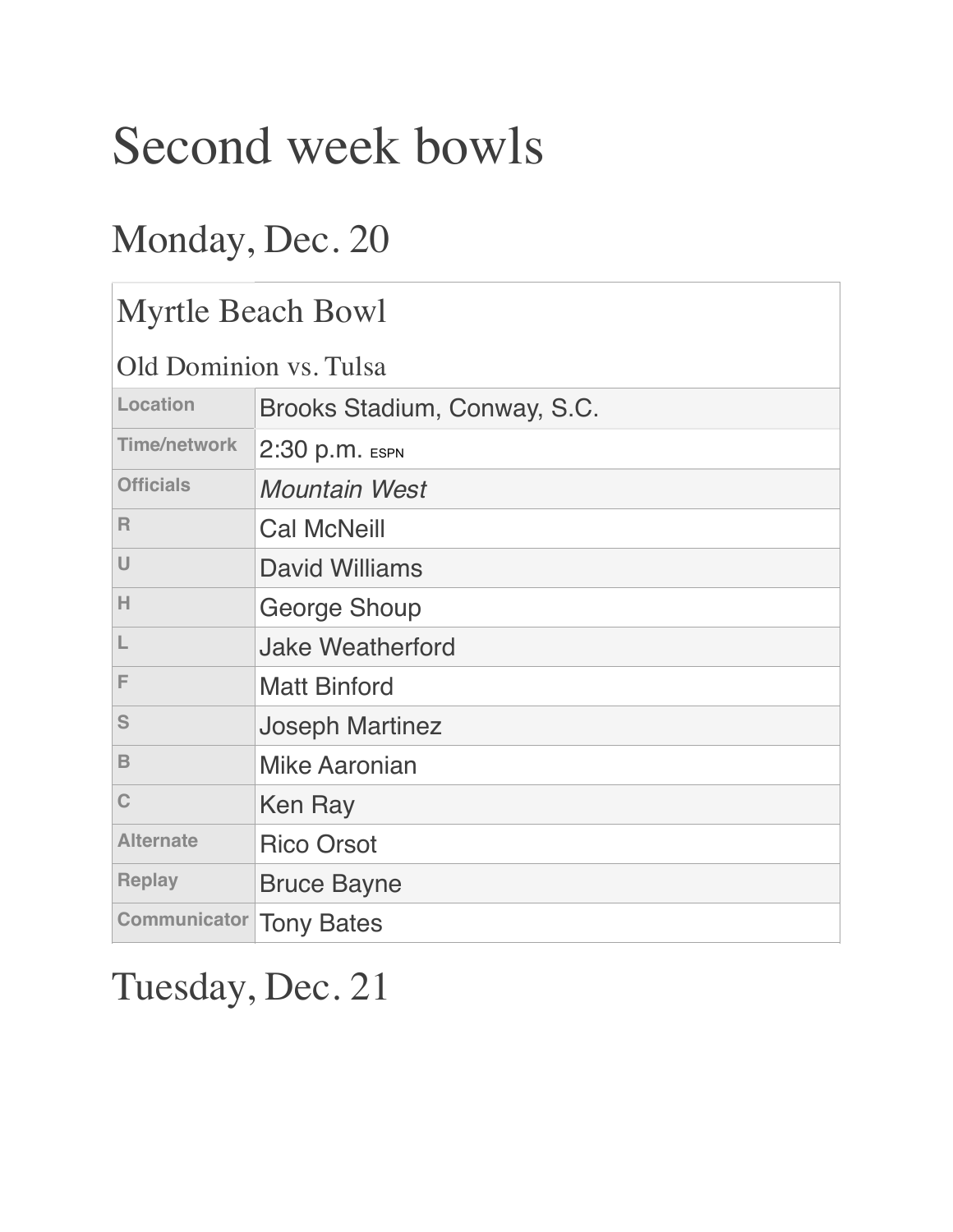| <b>Famous Idaho Potato Bowl</b> |                                  |
|---------------------------------|----------------------------------|
| Kent State vs. Wyoming          |                                  |
| Location                        | Albertsons Stadium, Boise, Idaho |
| Time/network                    | 3:30 p.m. ESPN                   |
| <b>Officials</b>                | <b>Conference USA</b>            |

| <b>Frisco Bowl</b>                    |                               |
|---------------------------------------|-------------------------------|
| Texas-San Antonio vs. San Diego State |                               |
| Location                              | Toyota Stadium, Frisco, Texas |
| <b>Time/network</b>                   | 7:30 p.m. ESPN                |
| <b>Officials</b>                      | <b>MAC</b>                    |
| $\mathsf{R}$                          | <b>Ron Hudson</b>             |
| $\cup$                                | <b>Ryan McClellan</b>         |
| H                                     | <b>Kristopher Loving</b>      |
|                                       | Nick Brigati                  |
| F                                     | <b>Kendal Smith</b>           |
| S                                     | <b>Steve Verbridge</b>        |
| B                                     | Doug Warns                    |
| $\mathbf C$                           | <b>Tony Romano</b>            |
| <b>Alternate</b>                      | George Plesac                 |
| <b>Replay</b>                         | Dennis Jackson                |
| <b>Communicator</b>                   | Jay Lyons                     |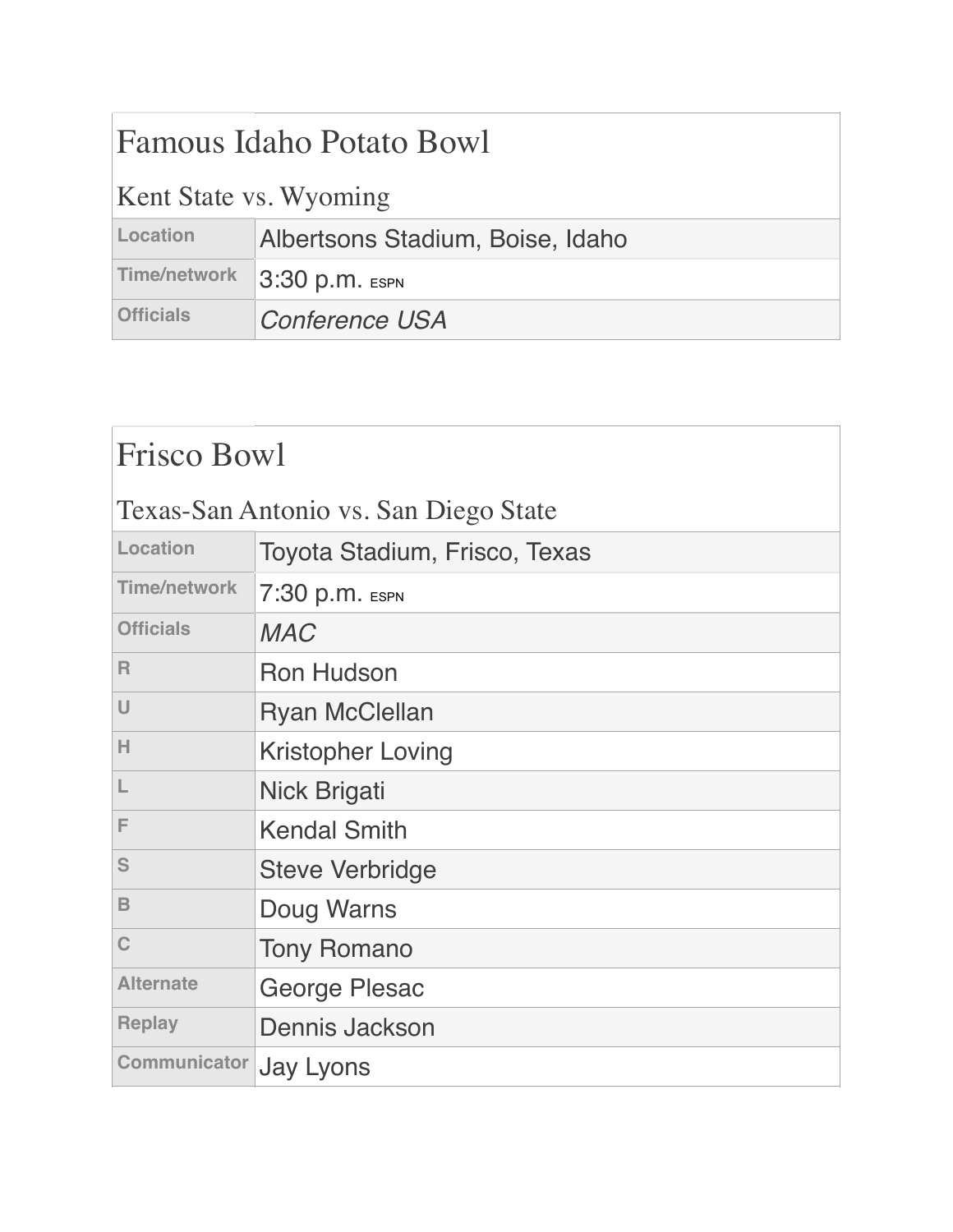# Wednesday, Dec. 22

### Armed Forces Bowl

#### Army vs. Missouri

| I HIII, YD: IVIIDDOGII |                                           |
|------------------------|-------------------------------------------|
| Location               | Amon G. Carter Stadium, Fort Worth, Texas |
| <b>Time/network</b>    | 8 p.m. ESPN                               |
| <b>Officials</b>       | <b>Big 12</b>                             |
| $\mathsf{R}$           | <b>Derek Anderson</b>                     |
| $\cup$                 | <b>Sheldon Davis</b>                      |
| Н                      | Al Green                                  |
| L                      | <b>Quentin Givens</b>                     |
| F                      | <b>Scott Gaines</b>                       |
| S                      | <b>Mario Seneca</b>                       |
| B                      | <b>Lyndon Nixon</b>                       |
| C                      | <b>Darren Winkley</b>                     |
| <b>Alternate</b>       | <b>Marvel July</b>                        |
| <b>Replay</b>          | <b>Mark Marsden</b>                       |
| <b>Communicator</b>    | <b>Buddy Gingras</b>                      |

## Thursday, Dec. 23

| <b>Frisco Football Classic</b> |                               |
|--------------------------------|-------------------------------|
| Miami (Ohio) vs. North Texas   |                               |
| Location                       | Toyota Stadium, Frisco, Texas |
| Time/network                   | 3:30 p.m. ESPN                |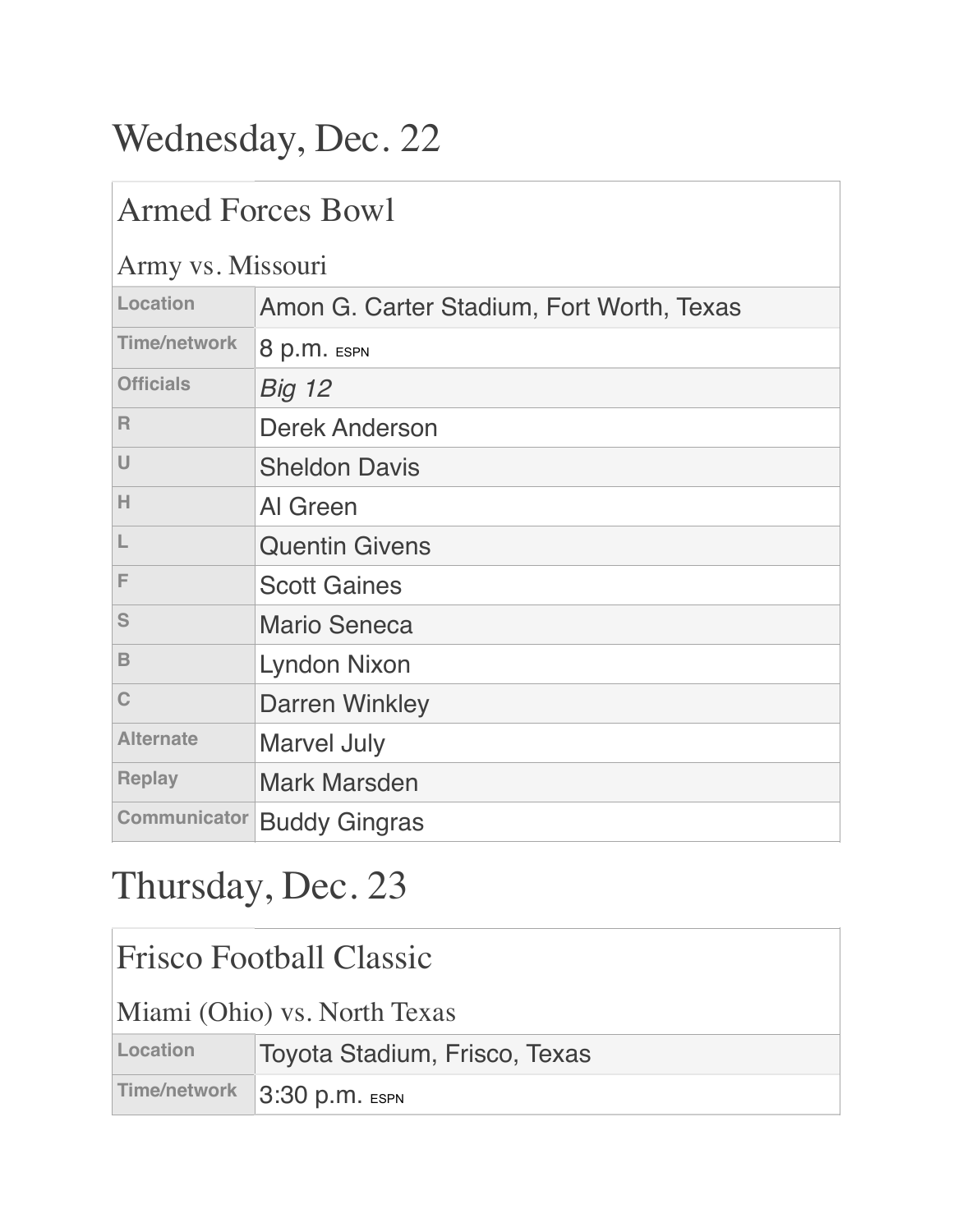| Gasparilla Bowl             |                              |
|-----------------------------|------------------------------|
| Florida vs. Central Florida |                              |
| Location                    | Raymond James Stadium, Tampa |
| <b>Time/network</b>         | 7 p.m. ESPN                  |
| <b>Officials</b>            | $Pac-12$                     |
| $\mathsf{R}$                | <b>Mark Duddy</b>            |
| U                           | <b>Brian Hay</b>             |
| н                           | <b>Rich Troyer</b>           |
| L                           | <b>Bob Day</b>               |
| F                           | <b>Steve Currie</b>          |
| S                           | <b>Gary Reed</b>             |
| $\mathbf B$                 | <b>John Morton</b>           |
| C                           | <b>Chris Wiggins</b>         |
| <b>Alternate</b>            | <b>Matt Richards</b>         |
| <b>Replay</b>               | Dave Lambros                 |
| <b>Communicator Pie</b>     |                              |

# Friday, Dec. 24

Hawaii Bowl

Hawaii vs. Memphis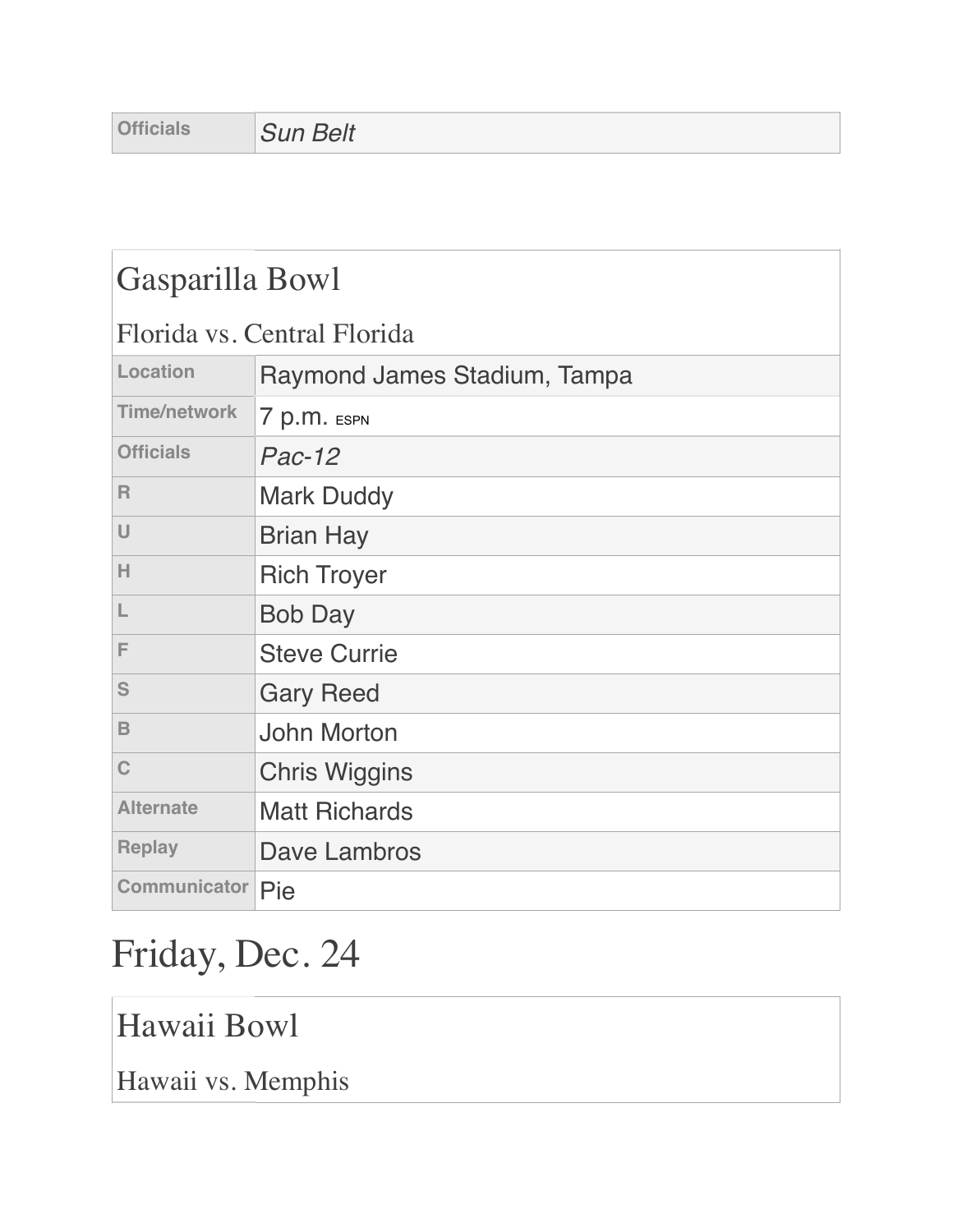| Location                 | Clarence T. C. Ching Athletics Complex, Honolulu |
|--------------------------|--------------------------------------------------|
| Time/network 8 p.m. ESPN |                                                  |
| <b>Officials</b>         | <b>Conference USA</b>                            |

# Saturday, Dec. 25

| Camellia Bowl                       |                                |
|-------------------------------------|--------------------------------|
| <b>Ball State vs. Georgia State</b> |                                |
| Location                            | Cramton Bowl, Montgomery, Ala. |
| Time/network                        | 2:30 p.m. ESPN                 |
| <b>Officials</b>                    | Conference USA                 |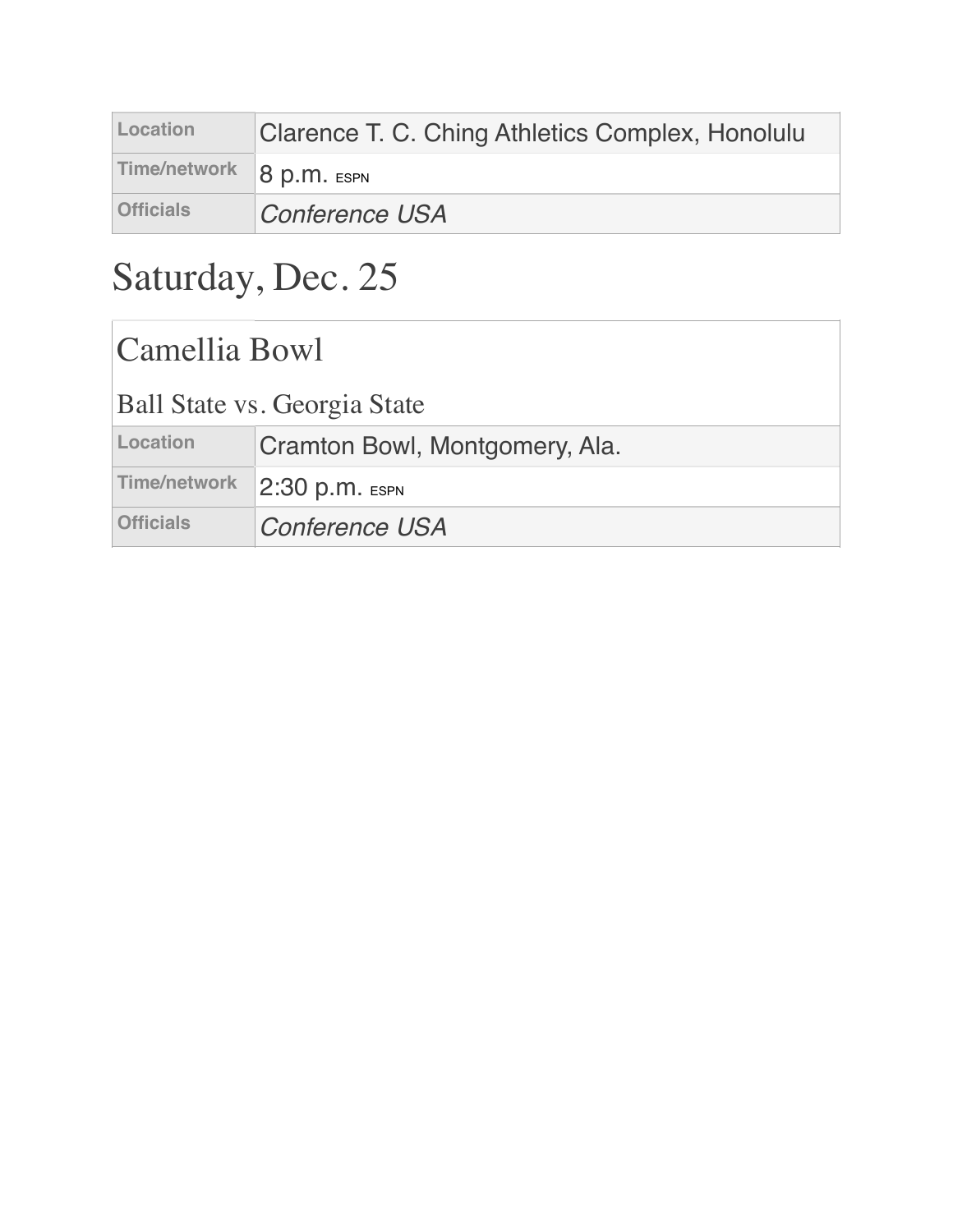# Third week bowls

## Monday, Dec. 27

| <b>Quick Lane Bowl</b> |                                     |
|------------------------|-------------------------------------|
|                        | Nevada vs. Western Michigan         |
| Location               | <b>Ford Field, Detroit</b>          |
| <b>Time/network</b>    | 11 $a.m.$ ESPN                      |
| <b>Officials</b>       | <b>American Athletic Conference</b> |
| R                      | <b>Edwin Lee</b>                    |
| $\cup$                 | <b>William Thomas</b>               |
| H                      | <b>Jim Casey</b>                    |
| L                      | <b>Colin Gaynor</b>                 |
| F                      | <b>Sean McKinnie</b>                |
| S                      | <b>Matt Waldron</b>                 |
| B                      | Peter Buchanan                      |
| $\mathsf C$            | <b>James Jones</b>                  |

### Military Bowl

#### East Carolina vs. Boston College

| Location | Navy-Marine Corps Memorial Stadium, Annapolis, |
|----------|------------------------------------------------|
|          | Md.                                            |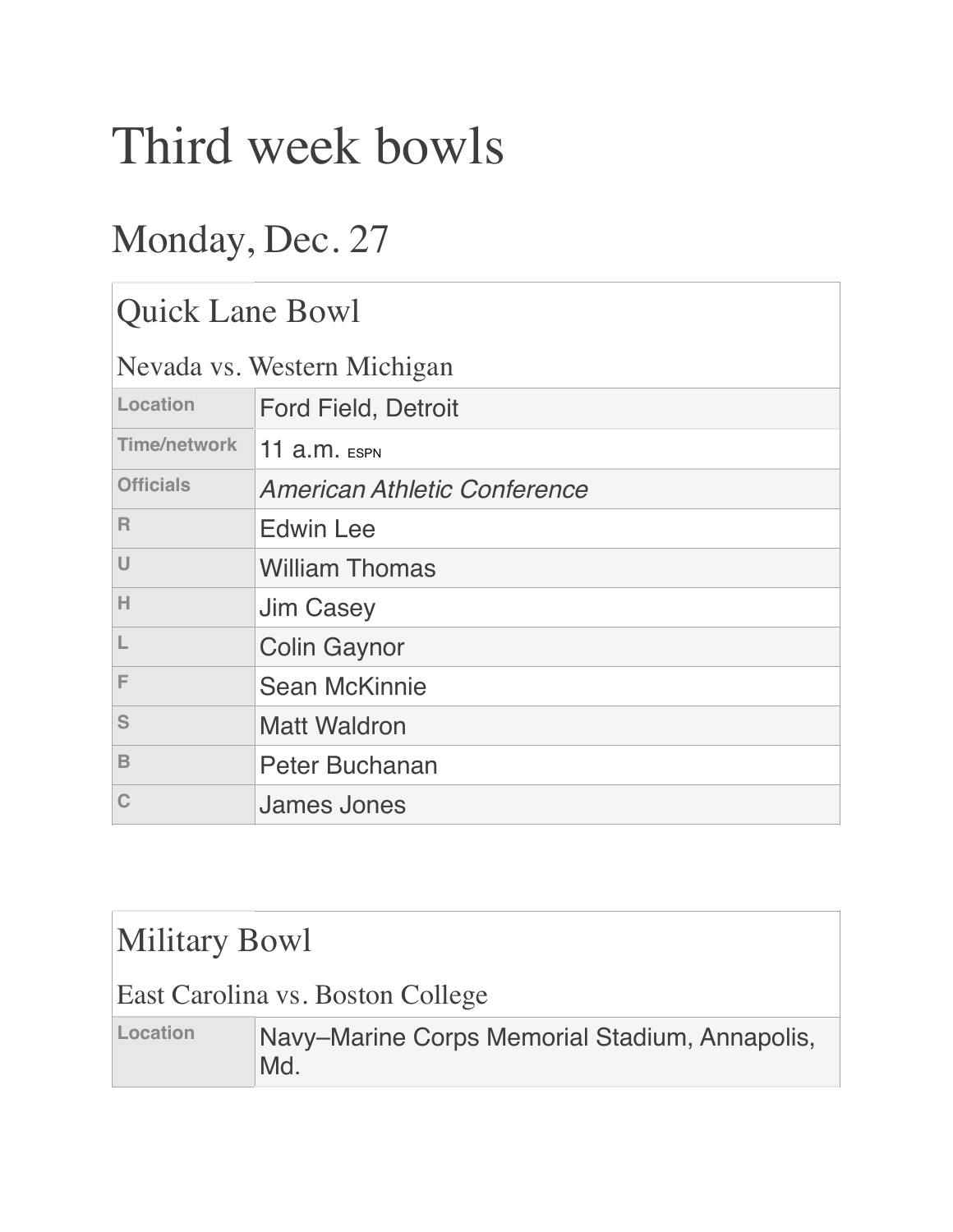| <b>Time/network</b> | 2:30 p.m. ESPN                     |
|---------------------|------------------------------------|
| <b>Officials</b>    | <b>MAC</b>                         |
| $\mathsf{R}$        | <b>Tom Stapleton</b>               |
| U                   | <b>Tony Smith</b>                  |
| н                   | <b>Matt Griebel</b>                |
|                     | <b>John Swartz</b>                 |
| F                   | <b>Jason Frank</b>                 |
| S                   | <b>Art Lucky</b>                   |
| B                   | <b>Paul Stout</b>                  |
| $\mathbf C$         | <b>Jason Gant</b>                  |
| <b>Alternate</b>    | Tim O'Dey                          |
| <b>Replay</b>       | Don Bondy                          |
|                     | <b>Communicator Andrew McGrath</b> |

# Tuesday, Dec. 28

| <b>Birmingham Bowl</b>  |                                      |
|-------------------------|--------------------------------------|
| Houston vs. Auburn      |                                      |
| Location                | Protective Stadium, Birmingham, Ala. |
| <b>Time/network</b>     | NOON ESPN                            |
| <b>Officials</b>        | $Pac-12$                             |
| $\overline{\mathsf{R}}$ | <b>Mike Mothershed</b>               |
| U                       | Roscoe Meisenhiemer                  |
| Н                       | <b>Kirk Mattson</b>                  |
|                         | <b>Matt Dornan</b>                   |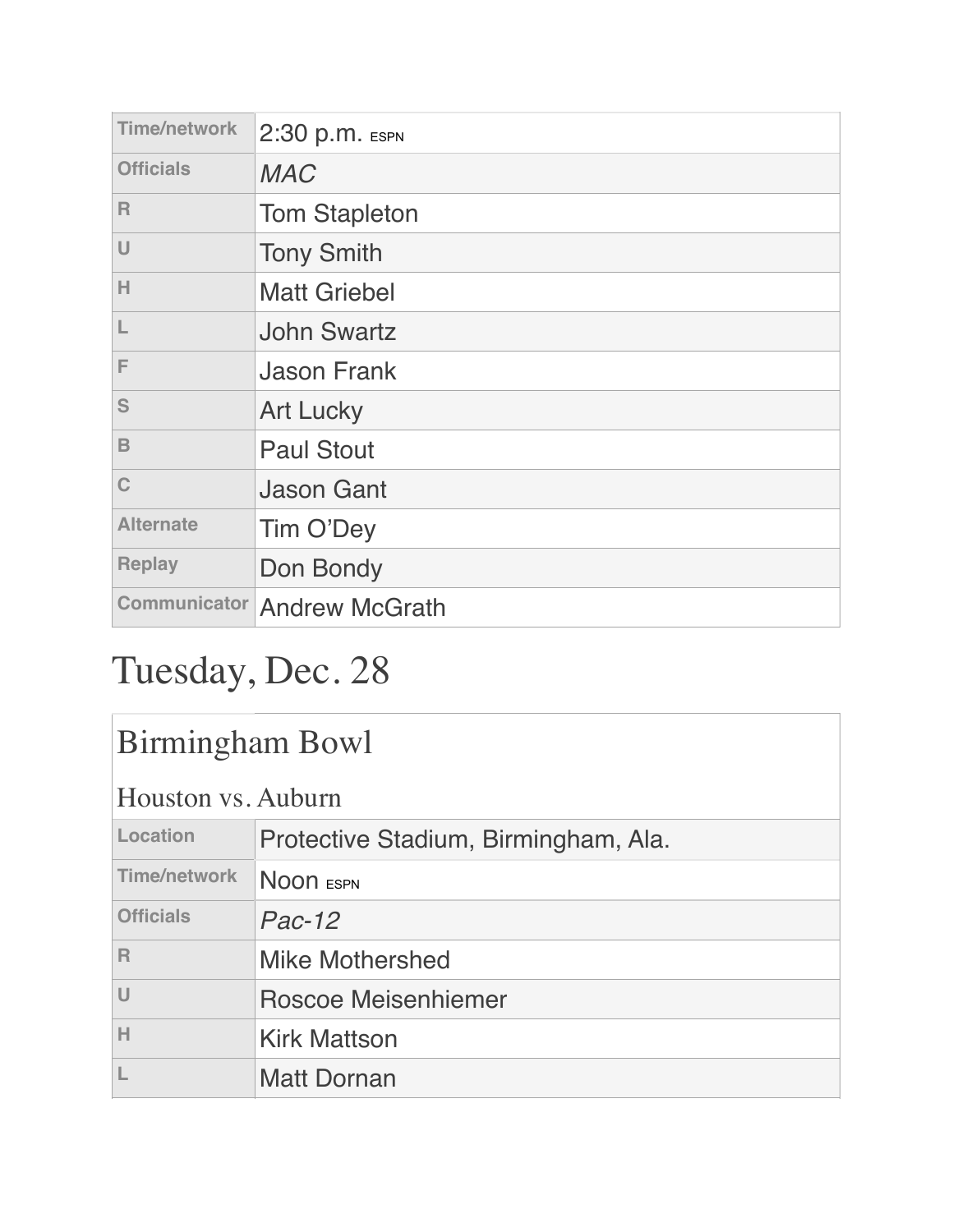| F                               | <b>Kevin Kieser</b>   |
|---------------------------------|-----------------------|
| S                               | <b>Jeff Dahle</b>     |
| B                               | Joe Johnson           |
|                                 | <b>Ty Druse</b>       |
| <b>Alternate</b>                | <b>Anthony Little</b> |
| <b>Replay</b>                   | <b>Jack Wood</b>      |
| <b>Communicator Rich Kollen</b> |                       |

| <b>First Responder Bowl</b> |                                                |
|-----------------------------|------------------------------------------------|
| Air Force vs. Louisville    |                                                |
| Location                    | Gerald J. Ford Stadium, University Park, Texas |
| <b>Time/network</b>         | 3:15 p.m. ESPN                                 |
| <b>Officials</b>            | <b>SEC</b>                                     |

| Liberty Bowl                     |                                        |
|----------------------------------|----------------------------------------|
| Texas Tech vs. Mississippi State |                                        |
| Location                         | Liberty Bowl Memorial Stadium, Memphis |
| Time/network                     | 6:45 p.m. ESPN                         |
| <b>Officials</b>                 | <b>ACC</b>                             |
| R                                | <b>Riley Johnson</b>                   |
|                                  | <b>Troy Riley</b>                      |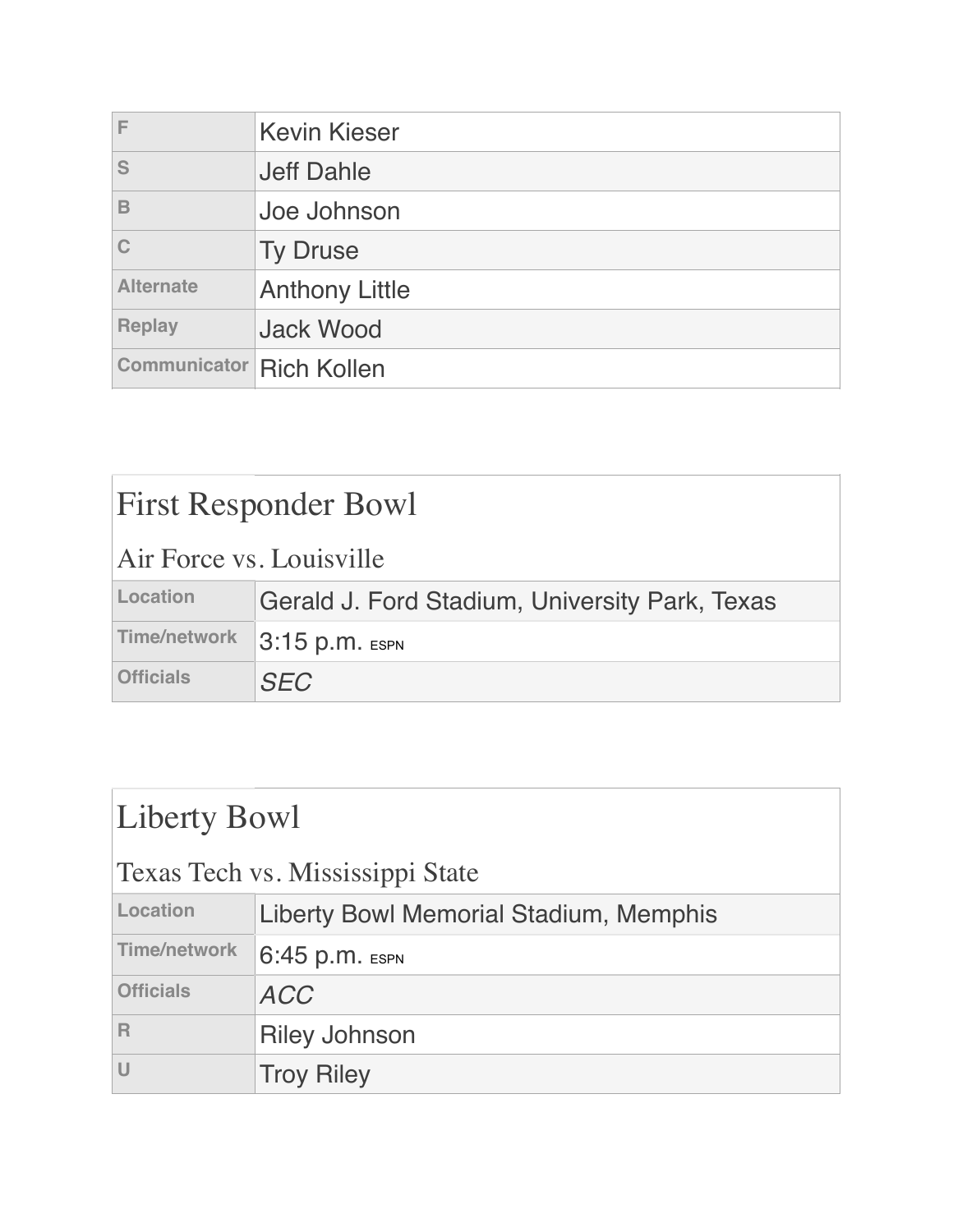| н | <b>Josiah Ford</b>      |
|---|-------------------------|
|   | <b>Jim Slayton</b>      |
|   | <b>Mike Cullin</b>      |
| S | <b>Rich Wilborn</b>     |
| B | <b>Michael Griffith</b> |
|   | <b>Jeff Tomlin</b>      |

| <b>Holiday Bowl</b>                  |                         |
|--------------------------------------|-------------------------|
| <b>UCLA</b> vs. North Carolina State |                         |
| Location                             | Petco Park, San Diego   |
| <b>Time/network</b>                  | 8 p.m. FOX              |
| <b>Officials</b>                     | <b>Big 12</b>           |
| R                                    | <b>David Alvarez</b>    |
| U                                    | <b>Stuart Schake</b>    |
| н                                    | <b>Bradford Edwards</b> |
|                                      | Darren Deckard          |
| F                                    | <b>Matt Mills</b>       |
| S                                    | Lo van Pham             |
| B                                    | <b>Terry Jones</b>      |
| $\mathbf C$                          | <b>Stacy Hardin</b>     |
| <b>Alternate</b>                     | Doug Moore              |
| <b>Replay</b>                        | <b>Gene Semko</b>       |
| <b>Communicator Bill Scott</b>       |                         |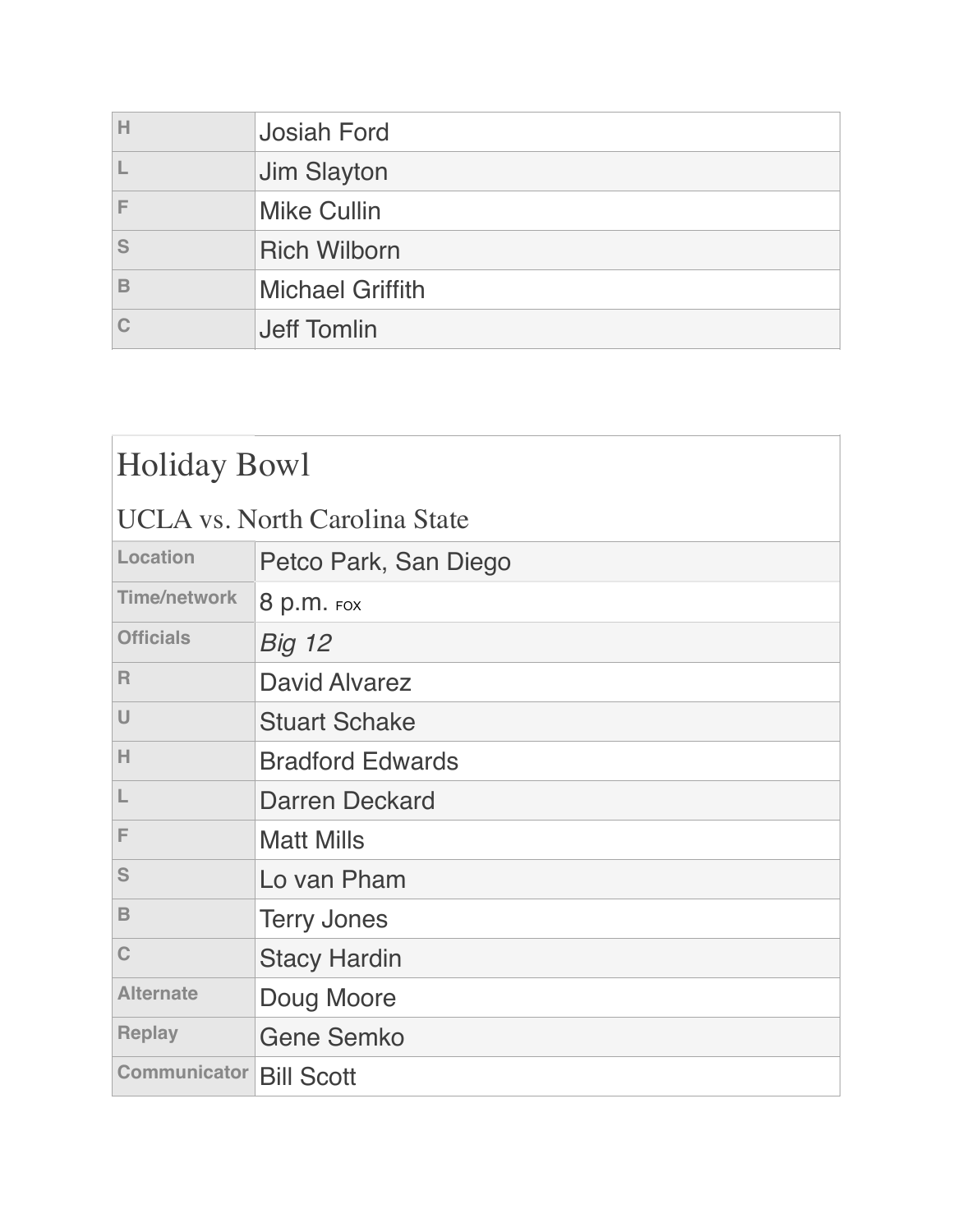| <b>Guaranteed Rate Bowl</b> |                             |
|-----------------------------|-----------------------------|
| West Virginia vs. Minnesota |                             |
| Location                    | <b>Chase Field, Phoenix</b> |
| <b>Time/network</b>         | 10:15 p.m. ESPN             |
| <b>Officials</b>            | <b>ACC</b>                  |
| $\mathsf{R}$                | Jeff Flanagan               |
| $\cup$                      | Mike Wooten                 |
| H                           | <b>Art Hardin</b>           |
| L                           | <b>Colin Formulak</b>       |
| F                           | Jim Biddle                  |
| S                           | <b>Jerry Hocker</b>         |
| $\mathbf B$                 | <b>Barry Hendon</b>         |
| C                           | Jon Badon                   |

# Wednesday, Dec. 29

| <b>Fenway Bowl</b>              |                     |
|---------------------------------|---------------------|
| Virginia vs. Southern Methodist |                     |
| Location                        | Fenway Park, Boston |
| <b>Time/network</b>             | 11 $a.m.$ ESPN      |
| <b>Officials</b>                | <b>SEC</b>          |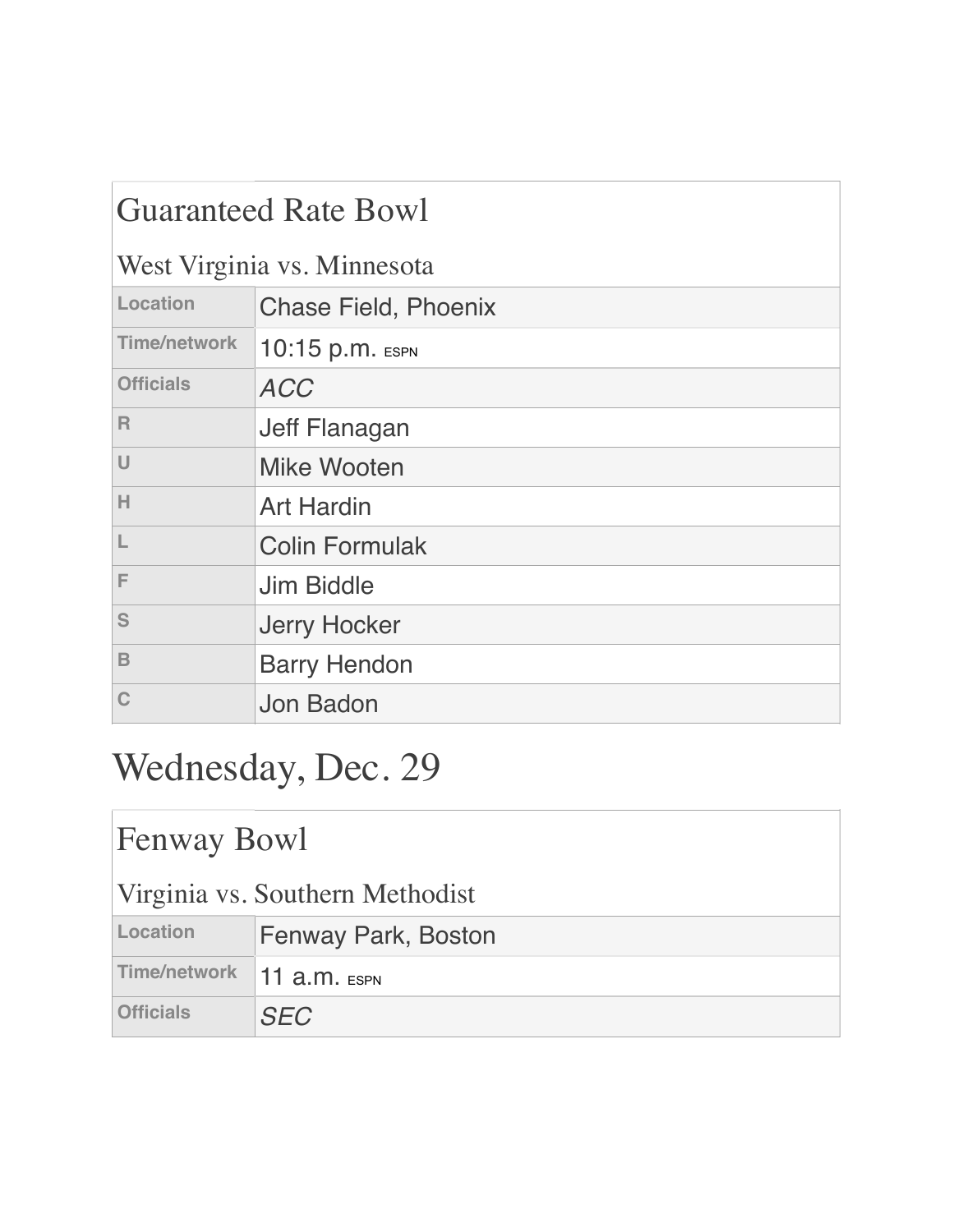### Pinstripe Bowl

| Virginia Tech vs. Maryland |                                 |
|----------------------------|---------------------------------|
| Location                   | Yankee Stadium, The Bronx, N.Y. |
| <b>Time/network</b>        | $2:15$ p.m. ESPN                |
| <b>Officials</b>           | $Pac-12$                        |
| $\mathsf{R}$               | <b>Mike McCabe</b>              |
| U                          | <b>Mike Stephens</b>            |
| H                          | Harold Mitchell Jr.             |
| L                          | <b>Tim Messuri</b>              |
| F                          | <b>Jeff Yock</b>                |
| S                          | <b>Shane Anderson</b>           |
| $\mathbf B$                | <b>Steve Hudson</b>             |
| C                          | <b>Justin Elliott</b>           |
| <b>Alternate</b>           | <b>Steven Steichen</b>          |
| <b>Replay</b>              | <b>Jim Fogltance</b>            |
| <b>Communicator</b>        | Jim LaBorde                     |

| Cheez-It Bowl          |                                |
|------------------------|--------------------------------|
| Clemson vs. Iowa State |                                |
| Location               | Camping World Stadium, Orlando |
| Time/network           | 5:45 p.m. ESPN                 |
| <b>Officials</b>       | $Pac-12$                       |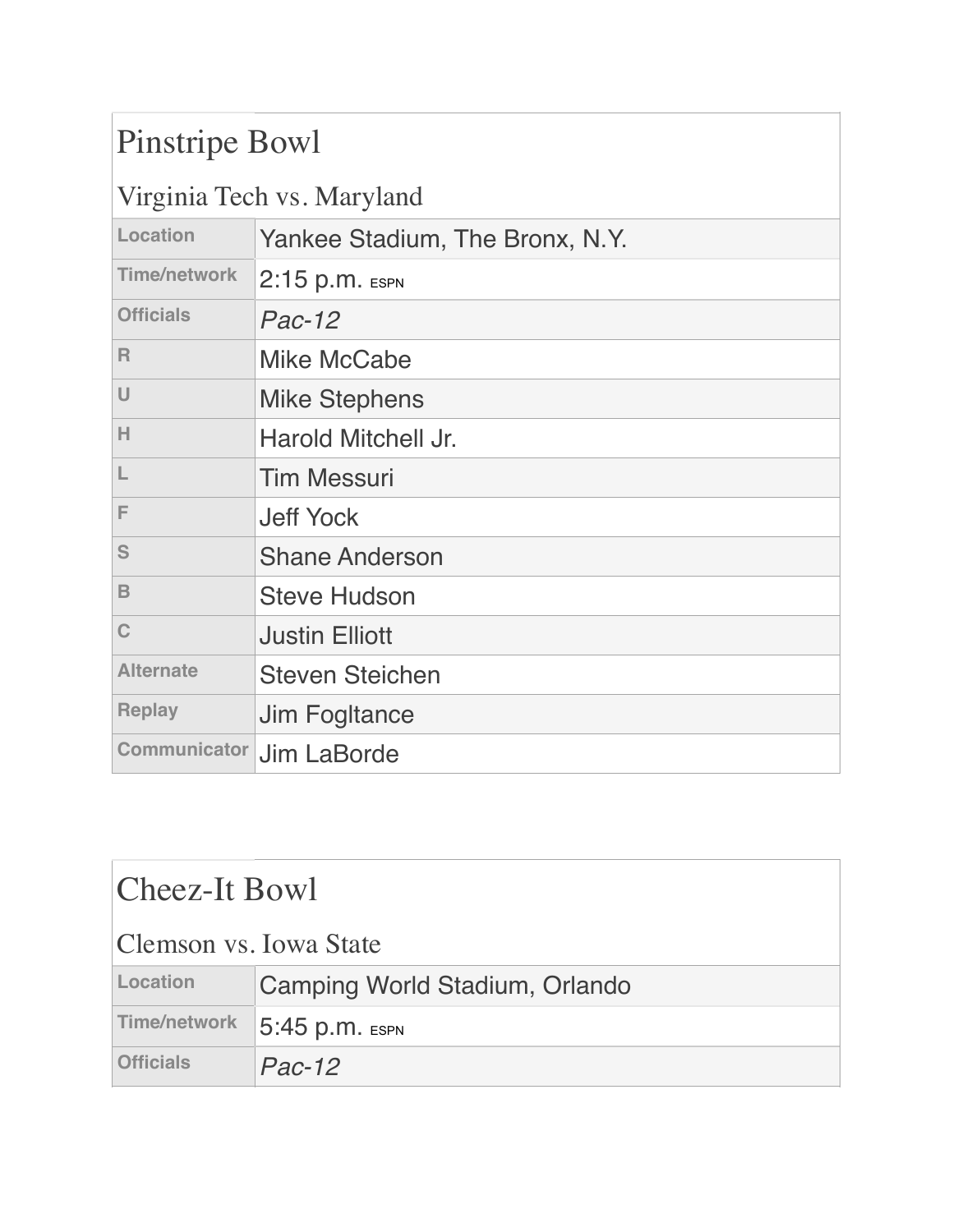| $\overline{R}$   | <b>Chris Coyte</b>               |
|------------------|----------------------------------|
| $\cup$           | <b>Greg Adams</b>                |
| H                | <b>Rod Ammari</b>                |
| L                | <b>Dale Keller</b>               |
| F                | <b>Shane Standley</b>            |
| S                | <b>Bernie Hulscher</b>           |
| B                | <b>Justin Nelson</b>             |
| C                | John Love                        |
| <b>Alternate</b> | <b>Michael Hall</b>              |
| <b>Replay</b>    | <b>Gary McNanna</b>              |
|                  | <b>Communicator Terry Leyden</b> |

| <b>Alamo Bowl</b>   |                          |
|---------------------|--------------------------|
| Oklahoma vs. Oregon |                          |
| Location            | Alamodome, San Antonio   |
| <b>Time/network</b> | 9:15 p.m. ESPN           |
| <b>Officials</b>    | <b>ACC</b>               |
| $\mathsf{R}$        | <b>Mike Roche</b>        |
| $\cup$              | <b>Danny Worrell</b>     |
| Н                   | <b>Michael Kelley</b>    |
|                     | <b>Tim Graham</b>        |
| F                   | <b>Connor Clougherty</b> |
| S                   | <b>Jamal Shears</b>      |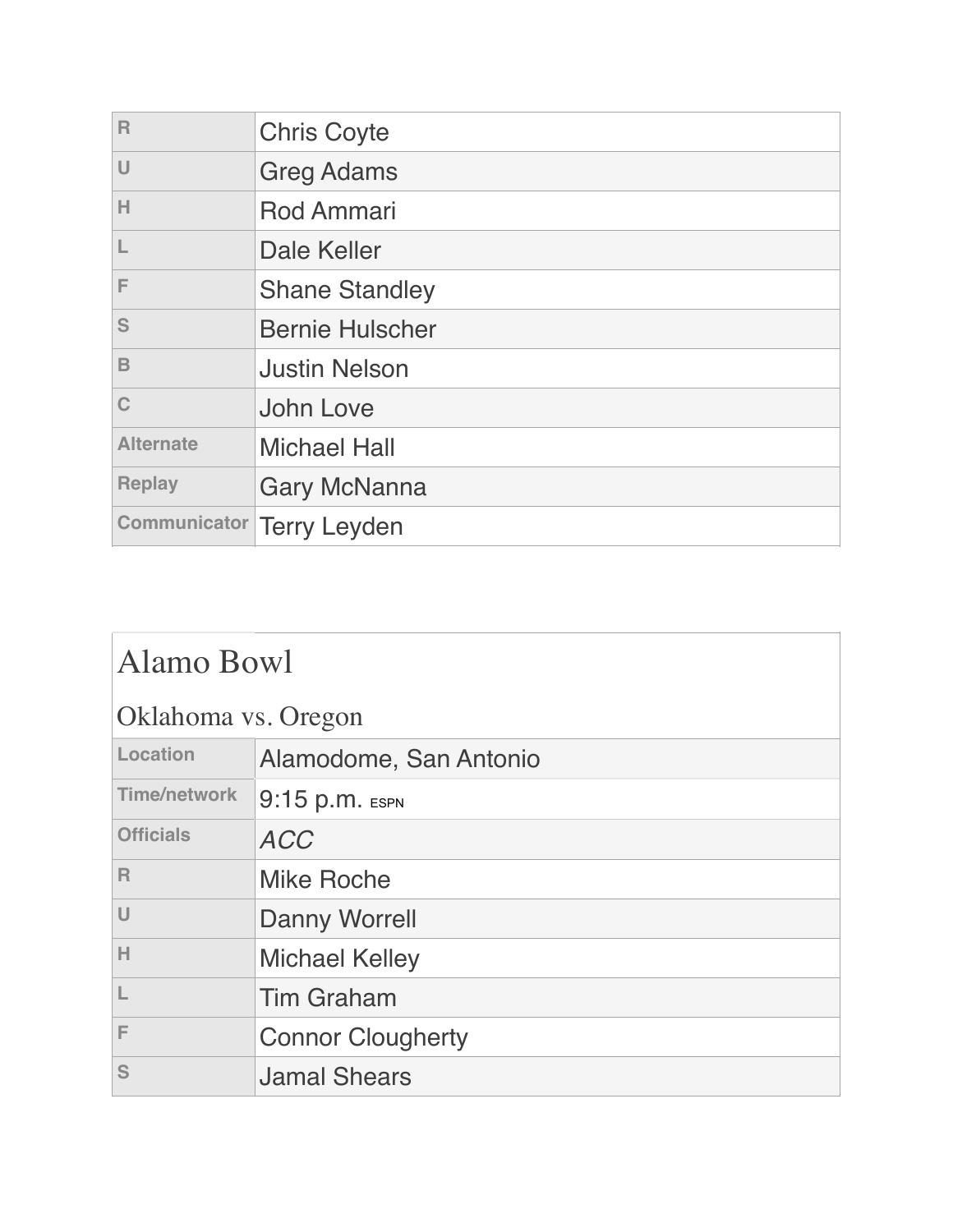| <b>Gary Dancewicz</b> |
|-----------------------|
| <b>Sean Geraghty</b>  |

## Thursday, Dec. 30

### Duke's Mayo Bowl

North Carolina vs. South Carolina

| Bank of America Stadium, Charlotte, N.C. |  |
|------------------------------------------|--|
| NOON ESPN                                |  |
| <b>Big Ten</b>                           |  |
| <b>Reggie Smith</b>                      |  |
| <b>Jeff Carr</b>                         |  |
| <b>Bruce Keeling</b>                     |  |
| <b>Brett Bergman</b>                     |  |
| <b>LaShell Nelson</b>                    |  |
| <b>Joel Clay</b>                         |  |
| <b>Robert Smith</b>                      |  |
| <b>Jason Nickleby</b>                    |  |
| <b>Mark Bennett</b>                      |  |
| <b>Dave Nowak</b>                        |  |
| <b>James Robinson</b>                    |  |
|                                          |  |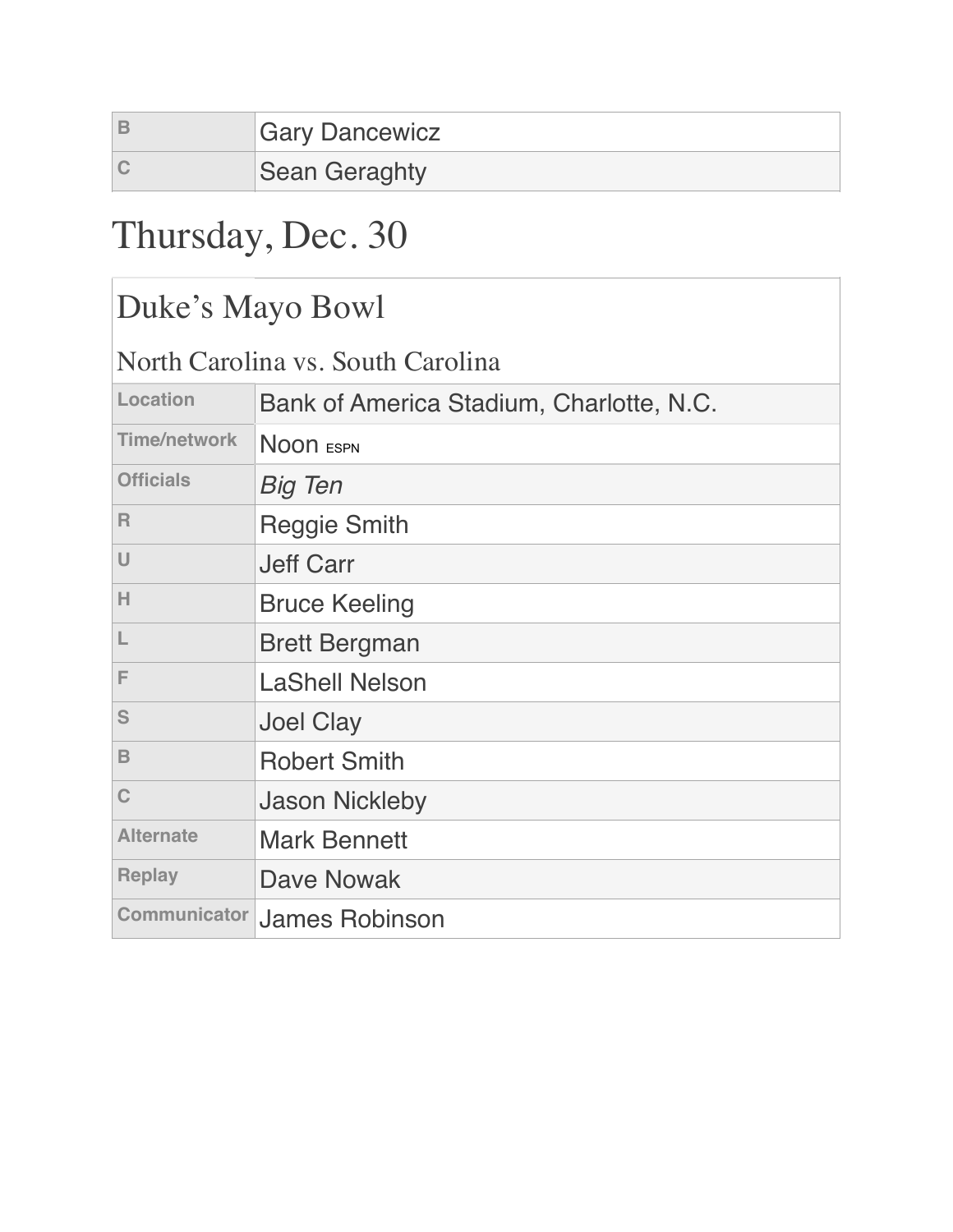### Music City Bowl

Purdue vs. Tennessee

|                     | I diddo vol Ichnessee     |  |
|---------------------|---------------------------|--|
| Location            | Nissan Stadium, Nashville |  |
| <b>Time/network</b> | 3 p.m. ESPN               |  |
| <b>Officials</b>    | <b>ACC</b>                |  |
| $\mathsf{R}$        | <b>Jerry Magallanes</b>   |  |
| U                   | <b>Tom Laverty</b>        |  |
| H                   | <b>Brian Perry</b>        |  |
| L                   | <b>Brian Sakowski</b>     |  |
| E                   | Kip Johnson               |  |
| S                   | <b>George Liotus</b>      |  |
| B                   | <b>Rob Lucklan</b>        |  |
| C                   | <b>Larry Saunders</b>     |  |
|                     |                           |  |

| Las Vegas Bowl              |                              |
|-----------------------------|------------------------------|
| Arizona State vs. Wisconsin |                              |
| Location                    | Allegiant Stadium, Las Vegas |
| <b>Time/network</b>         | 10:30 p.m. ESPN              |
| <b>Officials</b>            | <b>SFC</b>                   |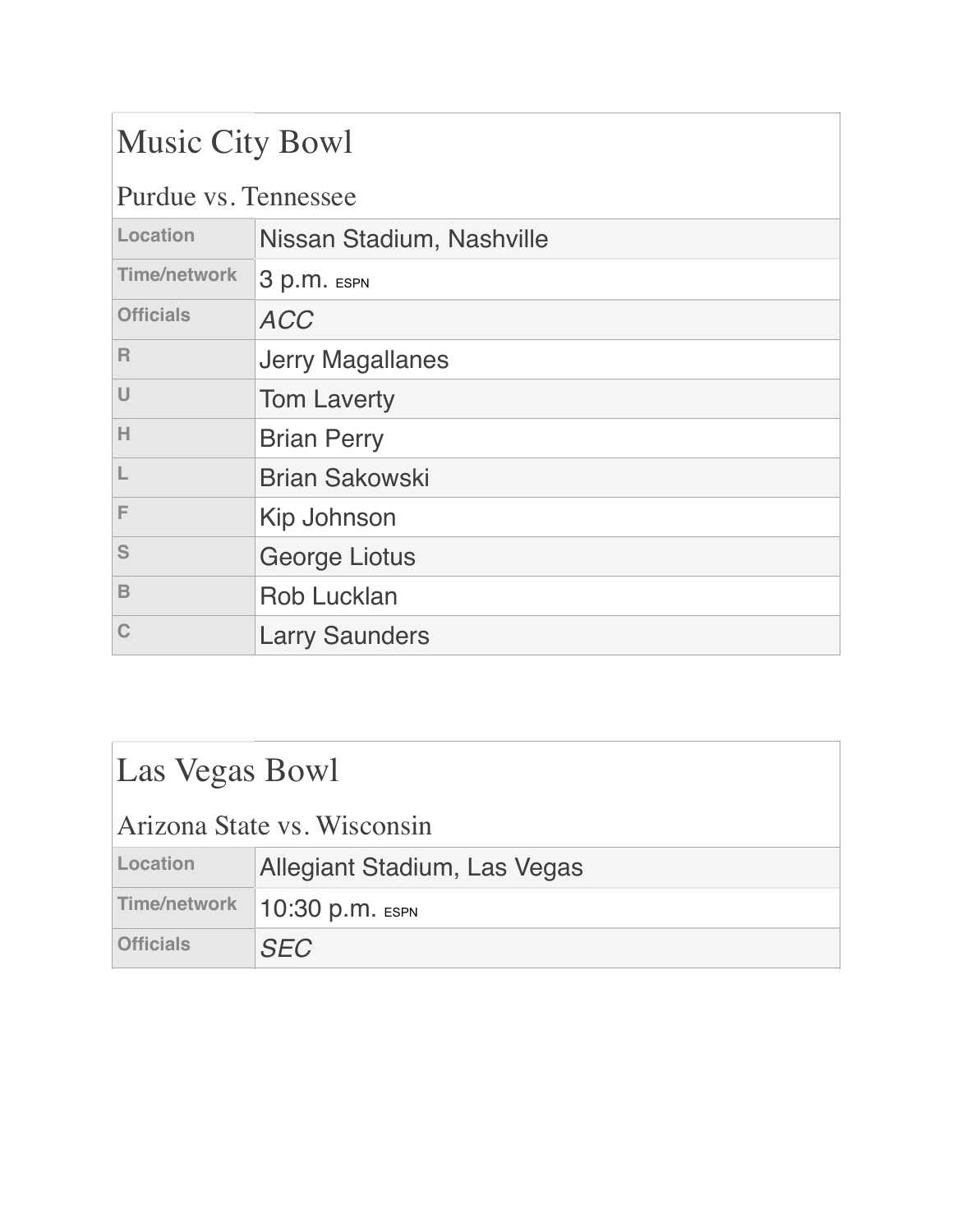# New Year's weekend

## Friday, Dec. 31

| <b>Gator Bowl</b>         |                                        |
|---------------------------|----------------------------------------|
| Wake Forest vs. Texas A&M |                                        |
| Location                  | <b>TIAA Bank Field, Jacksonville</b>   |
| <b>Time/network</b>       | 11 $a.m.$ ESPN                         |
| <b>Officials</b>          | <b>Big Ten</b>                         |
| R                         | <b>Larry Smith</b>                     |
| $\cup$                    | <b>Brad Hudak</b>                      |
| H                         | Dan Richard                            |
| L                         | <b>Rudy Studd</b>                      |
| F                         | <b>Reggie Berry</b>                    |
| S                         | <b>Grady Smith</b>                     |
| B                         | <b>Justin Staehr</b>                   |
| $\mathbf C$               | <b>Mike Sumberg</b>                    |
| <b>Alternate</b>          | John Roggeman                          |
| <b>Replay</b>             | <b>Tom Fiedler</b>                     |
|                           | <b>Communicator Jamie Alfieri-Tuss</b> |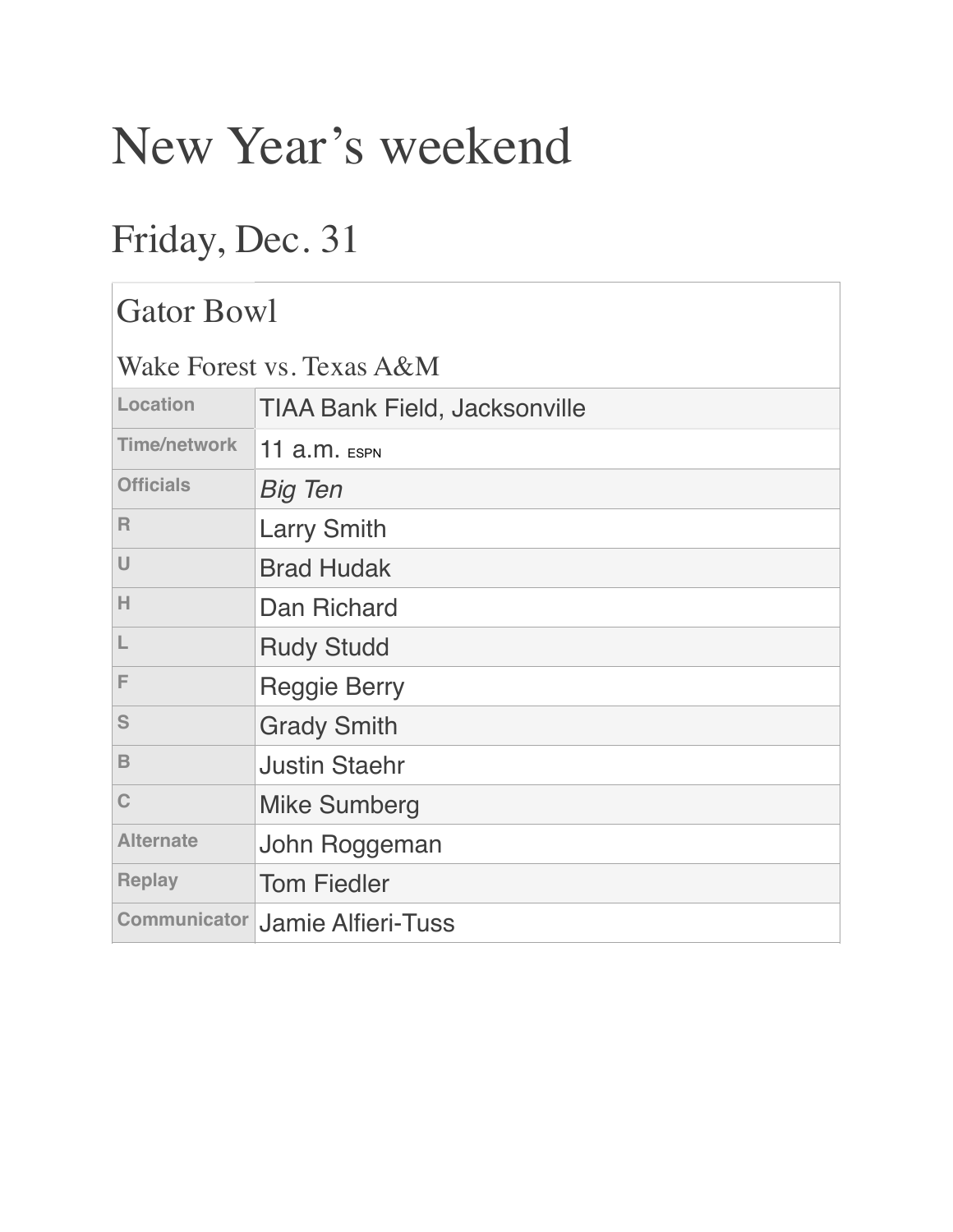| Sun Bowl            |                                      |
|---------------------|--------------------------------------|
|                     | Washington State vs. Miami (Florida) |
| Location            | Sun Bowl, El Paso, Texas             |
| <b>Time/network</b> | 12:30 p.m. свs                       |
| <b>Officials</b>    | <b>Big 12</b>                        |
| $\mathsf{R}$        | <b>Kevin Mar</b>                     |
| $\cup$              | <b>Marlow Fitzgerald</b>             |
| H                   | <b>Andy Warner</b>                   |
| L                   | <b>Scott Reilly</b>                  |
| F                   | <b>Ed Vinzant</b>                    |
| S                   | <b>Corey Luxner</b>                  |
| B                   | Donnie Aultman                       |
| C                   | <b>Corey Long</b>                    |
| <b>Alternate</b>    | <b>Mike Moeller</b>                  |
| <b>Replay</b>       | <b>Jeff Hansen</b>                   |
| <b>Communicator</b> | <b>Brad Van Vark</b>                 |

| Arizona Bowl                     |                                |  |
|----------------------------------|--------------------------------|--|
| Boise State vs. Central Michigan |                                |  |
| Location                         | Arizona Stadium, Tucson, Ariz. |  |
| Time/network                     | 4:30 p.m. BS SPORTS            |  |
| <b>Officials</b>                 | <b>Sun Belt</b>                |  |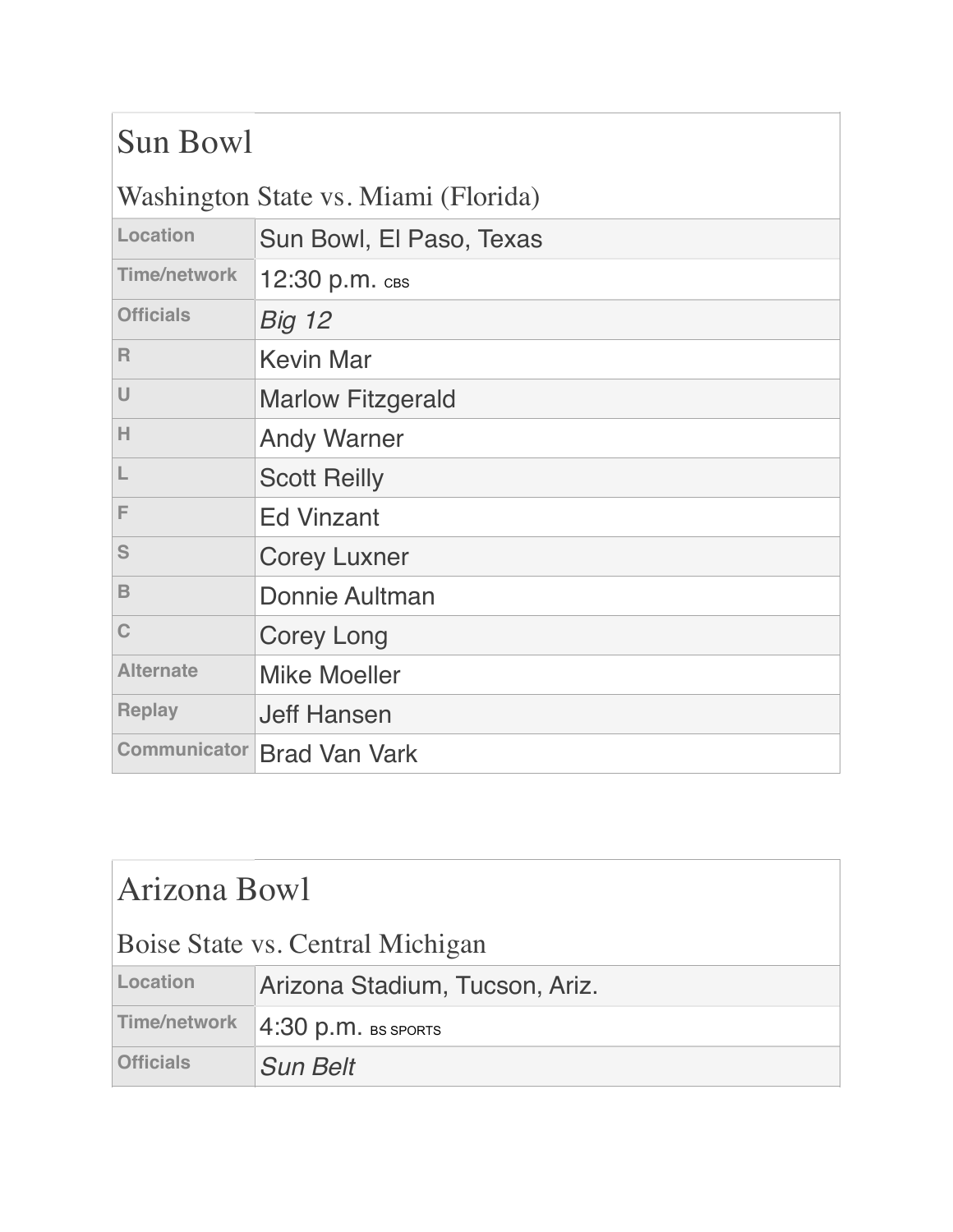# Saturday, Jan. 1

### Outback Bowl

#### Arkansas vs. Penn State

| I HIRAIDHD TDI I CHII DIAIC |                                 |
|-----------------------------|---------------------------------|
| Location                    | Raymond James Stadium, Tampa    |
| <b>Time/network</b>         | NOON ESPN2                      |
| <b>Officials</b>            | <b>Big 12</b>                   |
| R                           | <b>Tuta Salaam</b>              |
| $\cup$                      | <b>Rick Podraza</b>             |
| Н                           | <b>Rick Smith</b>               |
| L                           | <b>Kelly Deterding</b>          |
| F                           | <b>Randy Smith</b>              |
| S                           | Jim Murphy                      |
| B                           | <b>Daniel Young</b>             |
| C                           | Dan Scanlan                     |
| <b>Alternate</b>            | <b>Mike Vandervelde</b>         |
| <b>Replay</b>               | <b>Rick Loumiet</b>             |
|                             | Communicator Gerald Austin, Jr. |
|                             |                                 |

### Citrus Bowl

#### Kentucky vs. Iowa State

| Location | Camping World Stadium, Orlando |
|----------|--------------------------------|
|          | Time/network 1 p.m. ABC        |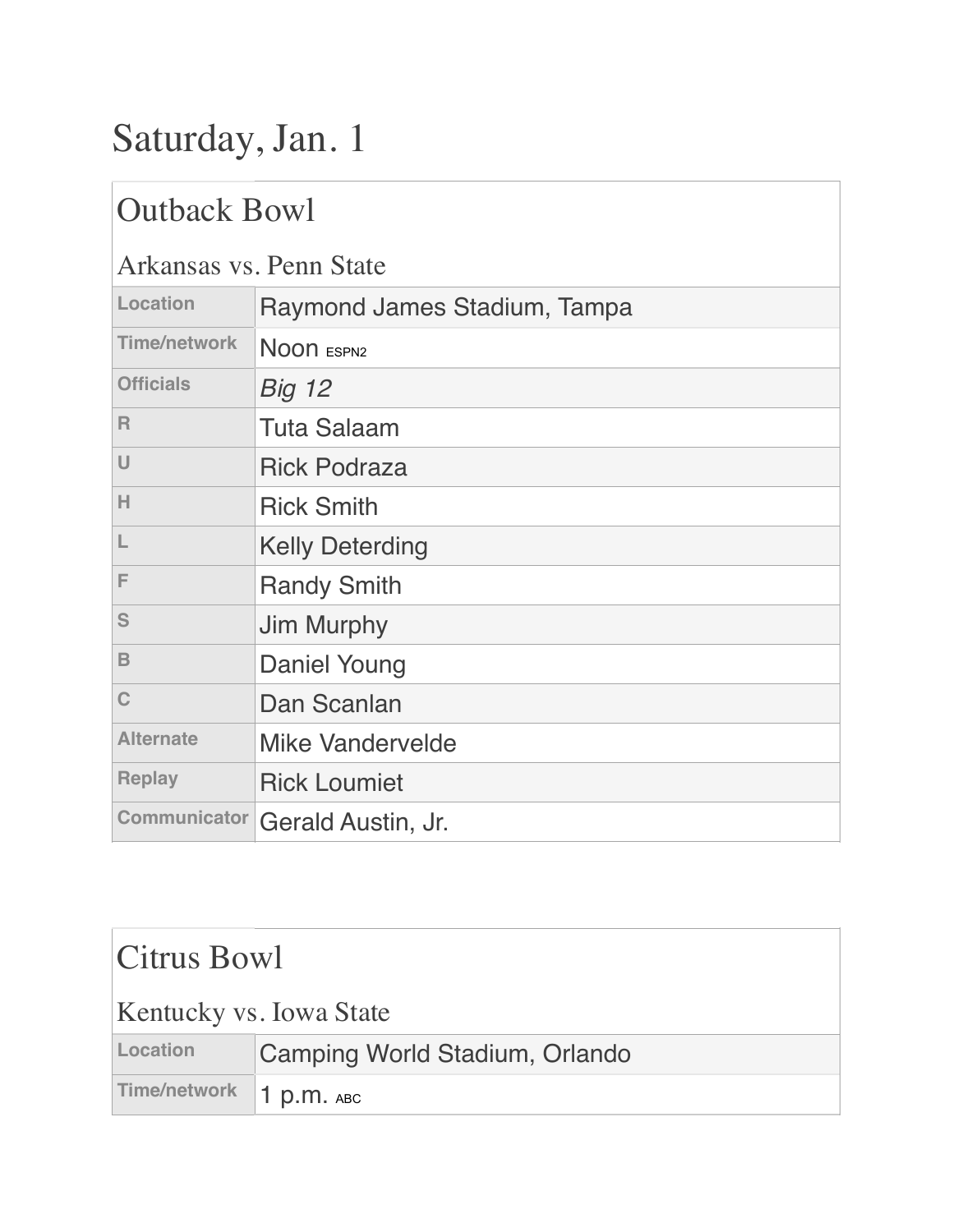| <b>Officials</b> | <b>ACC</b>           |
|------------------|----------------------|
| R                | <b>Jeff Heaser</b>   |
| U                | Jim Eckl             |
| Н                | <b>Tracy Lynch</b>   |
|                  | <b>Deon Lawrence</b> |
| F                | <b>Wayne Rundell</b> |
| S                | <b>Mike McCarthy</b> |
| B                | Pat Ryan             |
|                  | Jeff Maconaghy       |